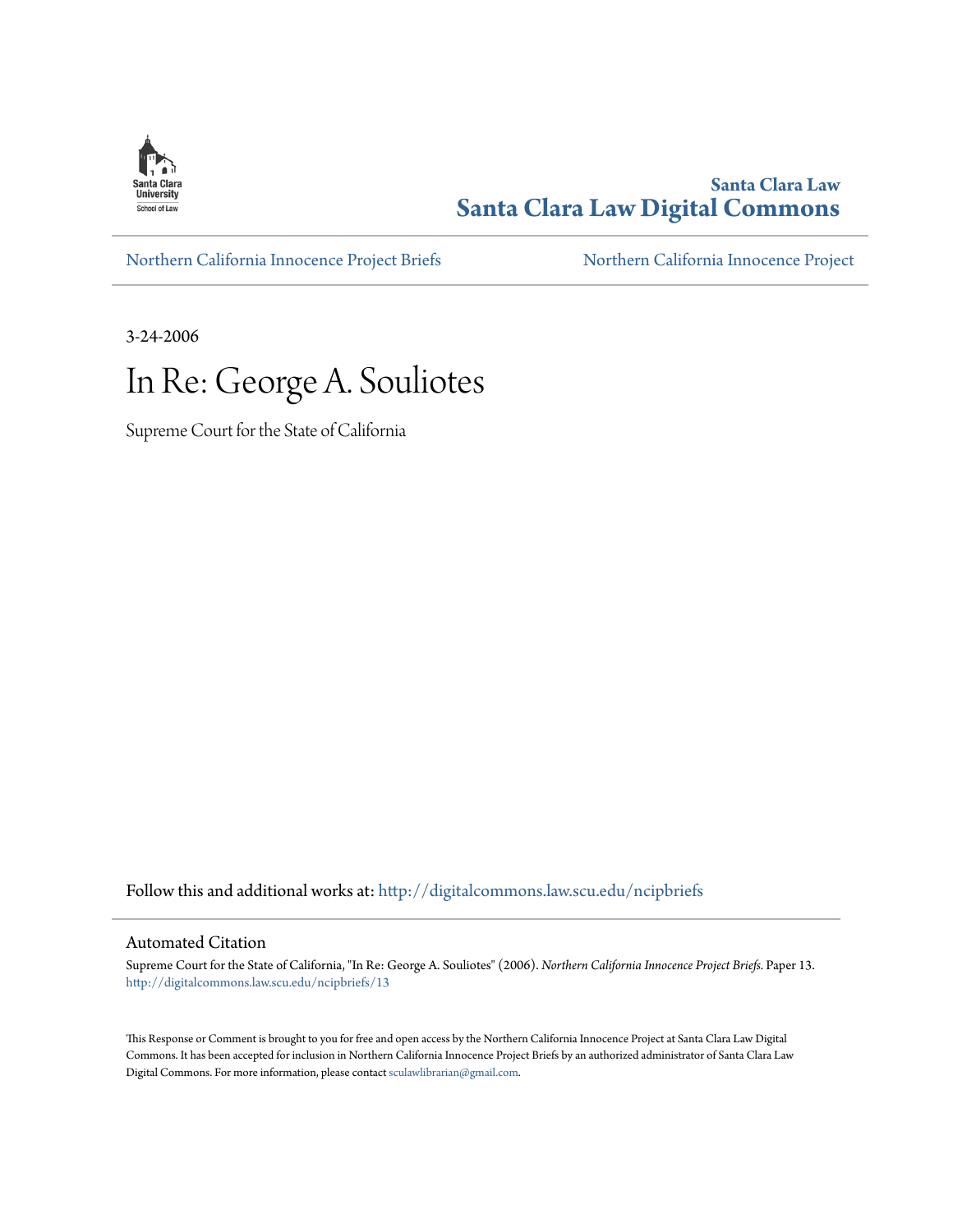#### **IN THE SUPREME COURT** OF **THE**

#### **STATE OF CALIFORNIA**

#### **Case No. S128395**

*In re* GEORGE A. SOULIOTES,

Petitioner,

On *Habeas Corpus*

#### **REPLY TO RESPONDENT'S INFORMAL RESPONSE**

From the Decision of the Court of **Appeal** Fifth Appellate District Misc. Case No. F045003

# \_UPREME COUR FILED

**HAR2 4 2006**

**Frederick** K.Ohlrlch **Clerk**

Deputy

GEORGE A. YUHAS (State Bar No. 78678) E. *ANNE* HAWKINS (State Bar No. 209135) RANDALL S. LUSKEY (State Bar No. 240915) ORRICK, HERRINGTON & SUTCLIFFE LLP The *Orrick* Building 405 Howard Street San Francisco, California 94105-2669 Telephone: (415) 773-5700 Facsimile: (415) 773-5759

KATHLEEN M. RIDOLFI (State Bar No. 153799) LINDA STARR (State Bar No. 118789) CHRISTIE OLSSON (State Bar No. 240091) NORTHERN CALIFORNIA INNOCENCE PROJECT 500 El Camino Real Santa Clara, California 95053-0422 Telephone: (408) 554-1945 Facsimile: (408) 554-5440

> **Attorneys** for **Petitioner** GEORGE *A.* SOULIOTES

DOCSSFI:867880.3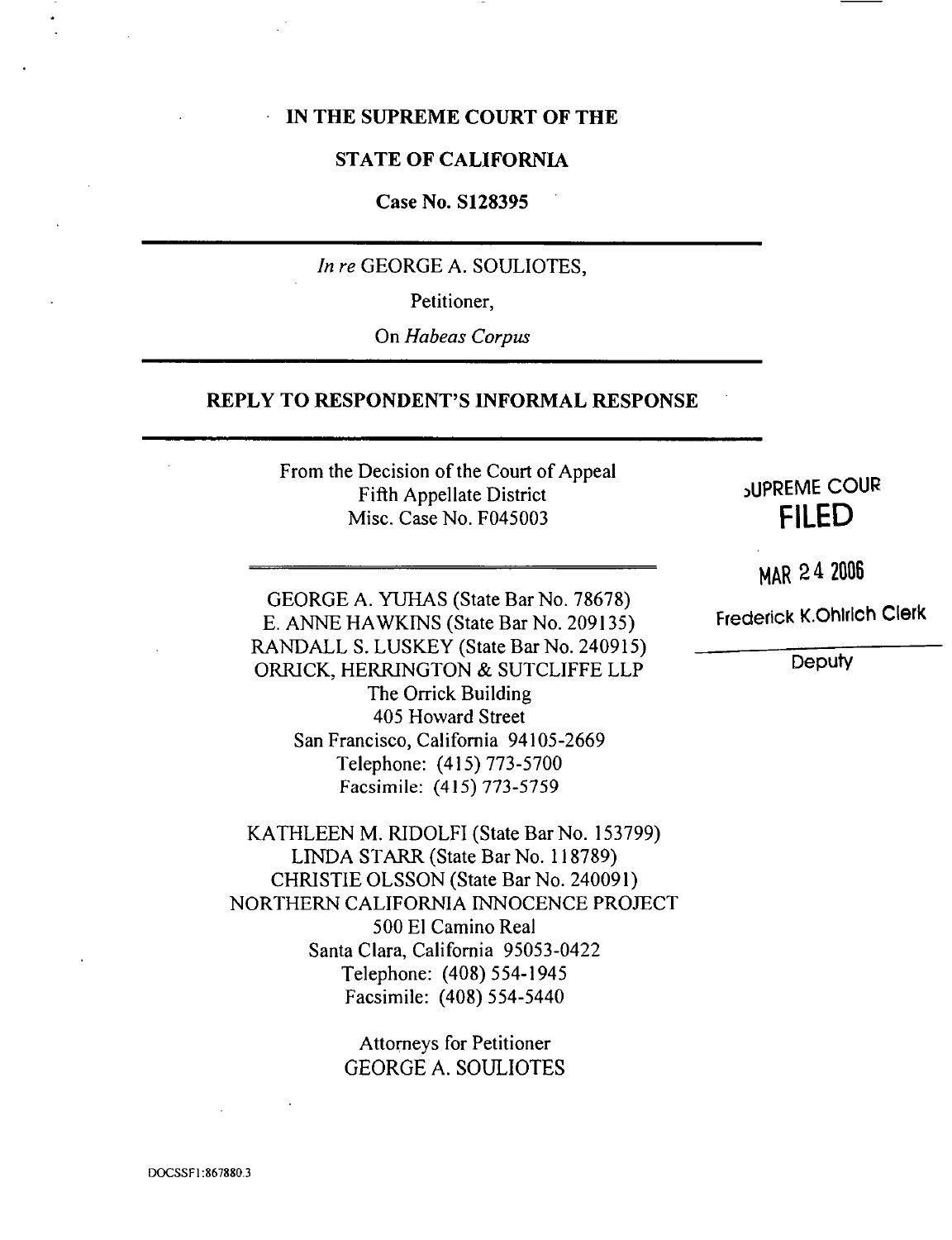# **TABLE** OF **CONTENTS**

| $\mathbf{I}$ . | RESPONDENT HAS FAILED TO REFUTE MR.<br><b>SOULIOTES'S NEWLY DISCOVERED EVIDENCE</b> |                                                                                                             |                                                                                                                                     |  |  |
|----------------|-------------------------------------------------------------------------------------|-------------------------------------------------------------------------------------------------------------|-------------------------------------------------------------------------------------------------------------------------------------|--|--|
|                | A.                                                                                  | Respondent Misstates the Standard for a Newly                                                               |                                                                                                                                     |  |  |
|                | <b>B.</b>                                                                           | Respondent Mischaracterizes the Significance of the                                                         |                                                                                                                                     |  |  |
|                | $\mathsf{C}$ .                                                                      | Respondent's Argument that MPDs Were Presented as<br>a "Class of Substances, Not a Single Chemical" Is      |                                                                                                                                     |  |  |
| II.            | RESPONDENT HAS FAILED TO REFUTE MR.<br>SOULIOTES'S CLAIM FOR INEFFECTIVE ASSISTANCE |                                                                                                             |                                                                                                                                     |  |  |
|                | A <sub>1</sub>                                                                      |                                                                                                             |                                                                                                                                     |  |  |
|                | <b>B.</b>                                                                           | Respondent Cannot Refute Mr. Souliotes's Prima<br><i>Facie</i> Case for Ineffective Assistance of Counsel10 |                                                                                                                                     |  |  |
|                |                                                                                     | 1.                                                                                                          | Respondent Fails Adequately to Address the<br>Impact Defense Counsel's Promises Regarding                                           |  |  |
|                |                                                                                     | 2.                                                                                                          | Respondent's Characterization of Defense<br>Counsel's Decision Regarding Dr. Myronuk as                                             |  |  |
|                |                                                                                     | 3.                                                                                                          | Respondent's Piece-Meal Attempt to Address<br>Defense Counsel's Failure to Call Other<br>Witnesses Ignores the Cumulative Effect of |  |  |

 $\ddot{\phantom{a}}$ 

 $\ddot{\phantom{a}}$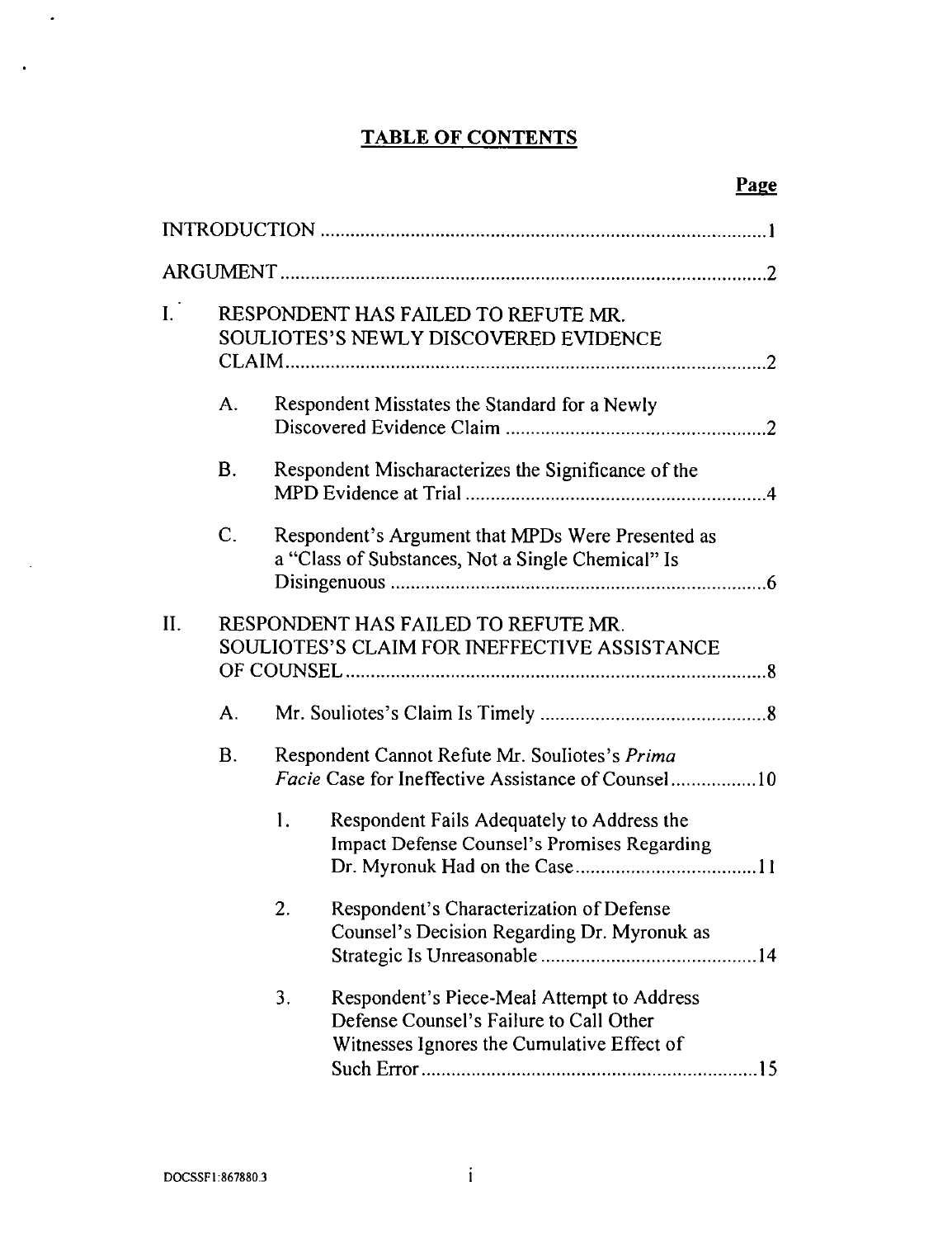#### **TABLE OF CONTEN (Cont'd)**

 $\sim$   $-$ 

 $\cdots$   $-$ 

# Page

J.

| III. |                | RESPONDENT HAS FAILED TO REFUTE MR.             |    |
|------|----------------|-------------------------------------------------|----|
|      |                | SOULIOTES'S VIENNA CONVENTION CLAIM 18          |    |
|      | Α.             |                                                 |    |
|      | <b>B</b> .     | Mr. Souliotes's Vienna Convention Claim Is Not  |    |
|      | $\mathbf{C}$ . | Mr. Souliotes's Consular Notification Claim Is  |    |
|      | D.             | Respondent Misstates the Standard for Prejudice |    |
|      |                |                                                 | 24 |

 $\ddot{\phantom{a}}$ 

 $\ddot{\phantom{a}}$ 

 $\ddot{\phantom{a}}$ 

 $\ddot{\phantom{a}}$ 

 $\sim$ 

 $- - - -$ 

 $\ddot{\phantom{a}}$ 

 $\bullet$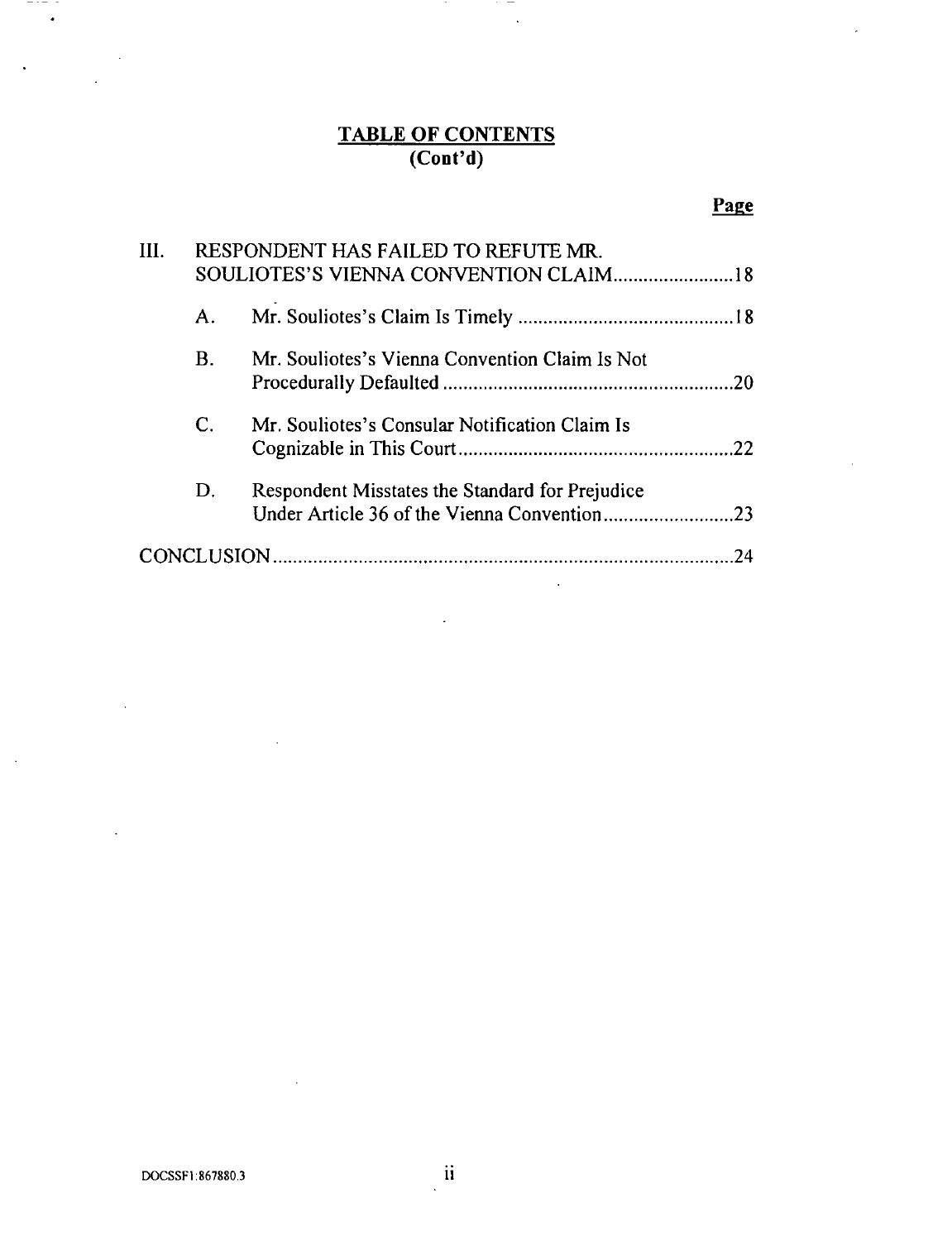# **TABLE** OF AUTHORITIES

 $\cdot$   $\cdot$   $\cdot$   $\cdot$ 

## **CASES**

| Alcala v. Woodford     |
|------------------------|
| Avena (Mex. $v.$ U.S.) |
| Bennett v. Muller      |
| Breard v. Greene       |
| Bustillo v. Johnson    |
| In re Clark            |
| In re Hall             |
| In re Harris           |
| In re Robbins          |
| In re Saunders         |
| In re Spears           |
| In re Stankewitz       |

. . \_\_\_. . . . \_ \_

 $\bullet$ 

 $\ddot{\phantom{0}}$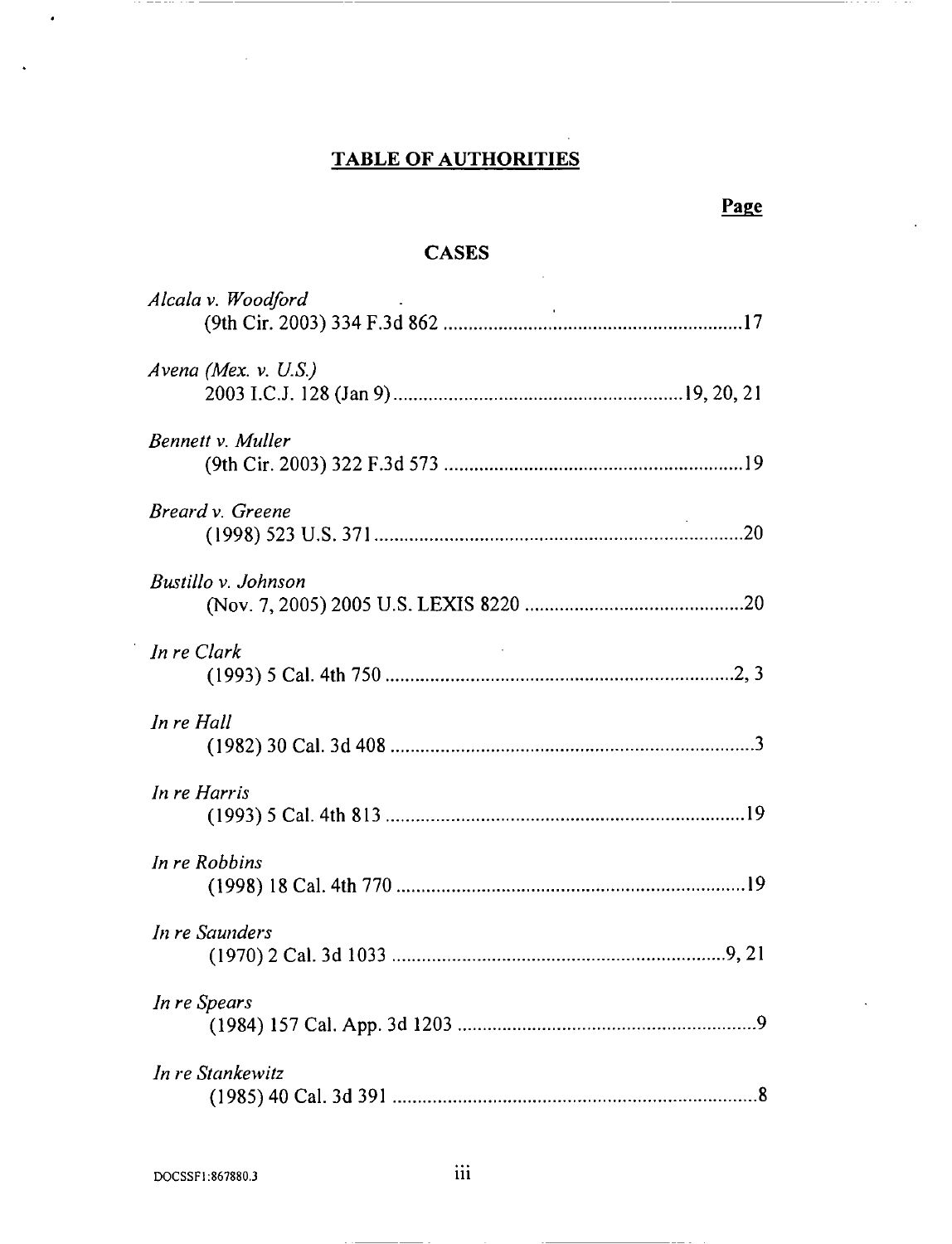#### **TABLE OF AUTHORI (Cont'd)**

 $-$ 

 $-$ 

 $\ddot{\phantom{a}}$ 

 $-$ 

| Killian v. Poole           |
|----------------------------|
| LaGrand $(F.R.G. v. U.S.)$ |
| Medellin v. Dretke         |
| Mowrer v. Superior Court   |
| Owings v. Norwood's Lessee |
| People v. Benavides        |
| People v. Corona           |
| People v. Duval            |
| People v. Gonzales         |
| People v. Romero           |
| Siripongs v. Calderon      |
| Strickland v. Washington   |

 $\cdots$  =  $\cdots$   $\cdots$ 

 $\hat{\bullet}$ 

 $\ddot{\phantom{a}}$ 

\_\_\_\_\_\_\_

 $\epsilon$ 

 $\ddot{\phantom{1}}$ 

 $\sim$   $\alpha$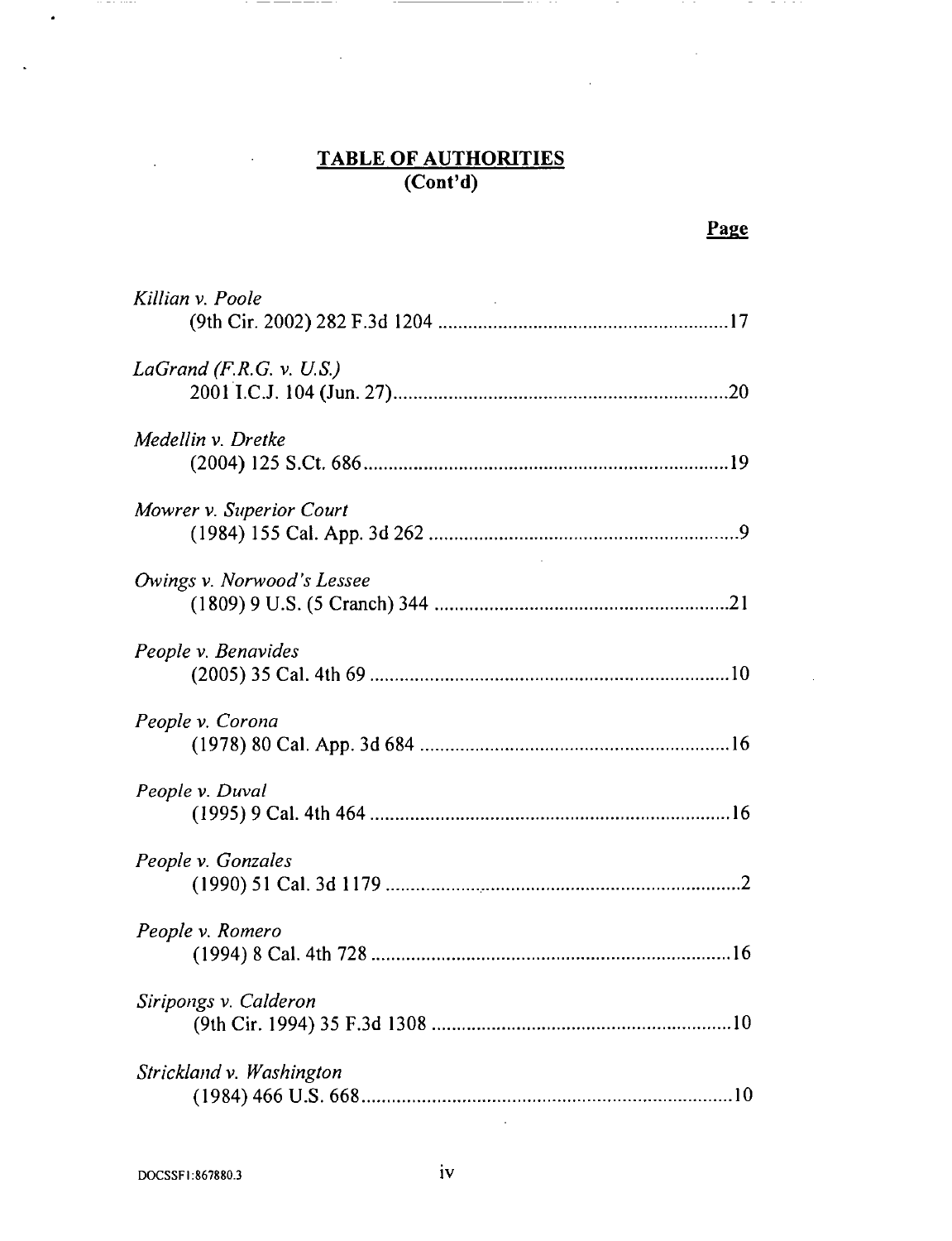#### **TABLE OF AUTHORIT (Cont'd)**

 $\ddot{\phantom{a}}$ 

# Page

 $\bar{z}$ 

 $\ddot{\phantom{a}}$  .

| Torres v. Oklahoma<br>.23      |  |  |  |  |  |
|--------------------------------|--|--|--|--|--|
| U.S. v. Rangel-Gonzales<br>フマ  |  |  |  |  |  |
| <b>STATUTES</b>                |  |  |  |  |  |
|                                |  |  |  |  |  |
| <b>MISCELLANEOUS CITATIONS</b> |  |  |  |  |  |

|--|--|

 $\cdot$ 

 $\ddot{\phantom{a}}$ 

 $\ddot{\phantom{a}}$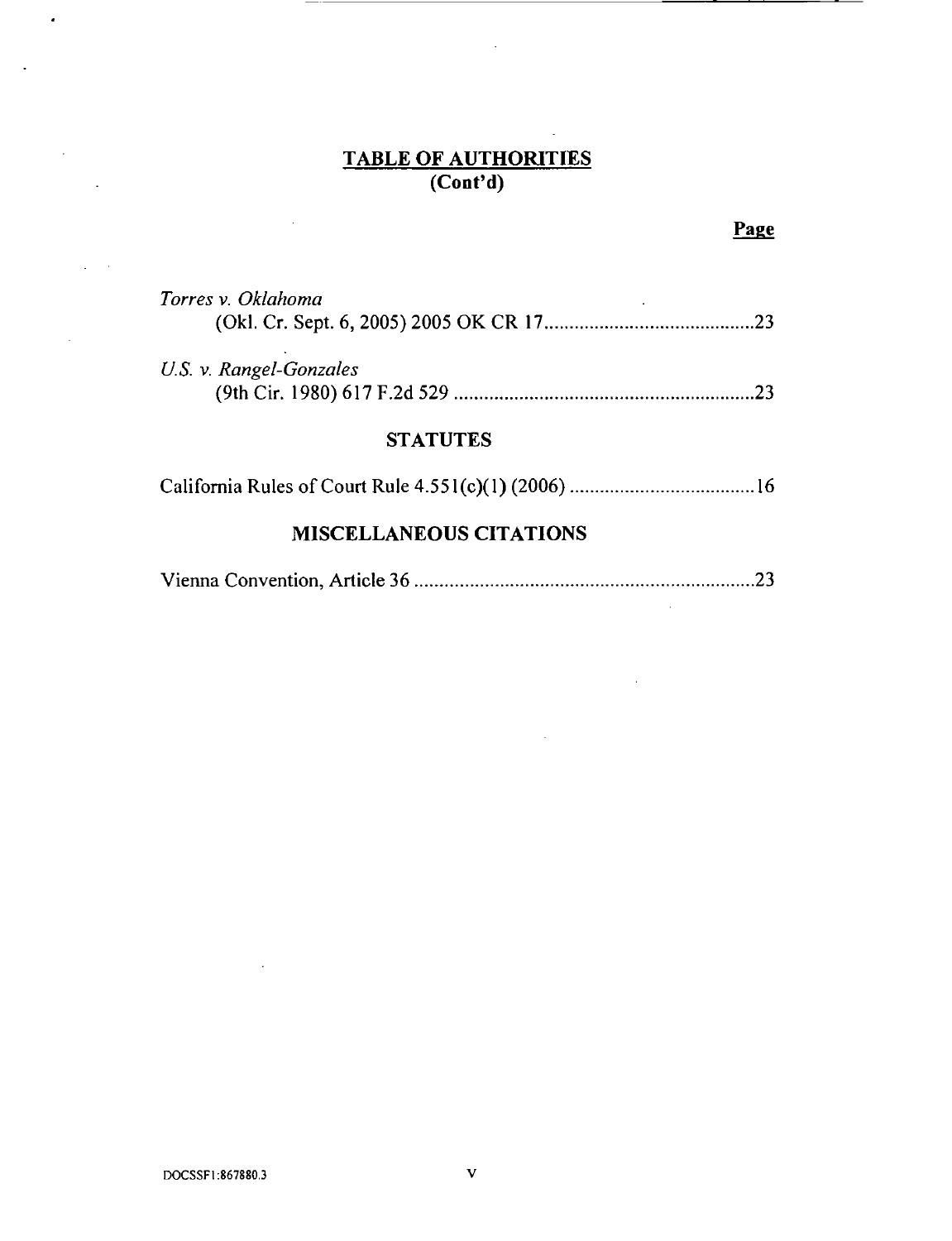#### INTRODUCTION

With the ever-changing testimony of a single eyewitness and a nonexistent motive, at Petitioner George Souliotes's trial, the State built its case around one piece of physical evidence – his shoes. The State convinced the jury that the science simply could not lie **-** that it could tell only one tale, the tale of Mr. Souliotes's guilt.

The newly discovered evidence presented to this Court regarding that crucial piece of evidence now tells a much different tale. In the face of this exonerating evidence, the State now argues that the shoes were not important at all. Despite the State's back-pedaling, however, the prosecutor's words at trial remain the same. The shoes indeed tell the tale  and this time it is a clear story of Mr. Souliotes's innocence.

In addition to presenting a newly discovered evidence claim, Mr. Souliotes brings the inter-related claims of ineffective assistance of counsel and violation of his right to consular assistance under the Vienna Convention. Unlike a typical claim of ineffective assistance, Mr. Souliotes does not ask the Court to divine what *might* have been had he been represented by competent counsel who presented witnesses in his defense. Rather, the hung jury in Mr. Souliotes's first trial shows the Court what *would* have been.

When defense counsel actually presented the jury with the witnesses he promised, when he challenged the prosecution's arson theory with more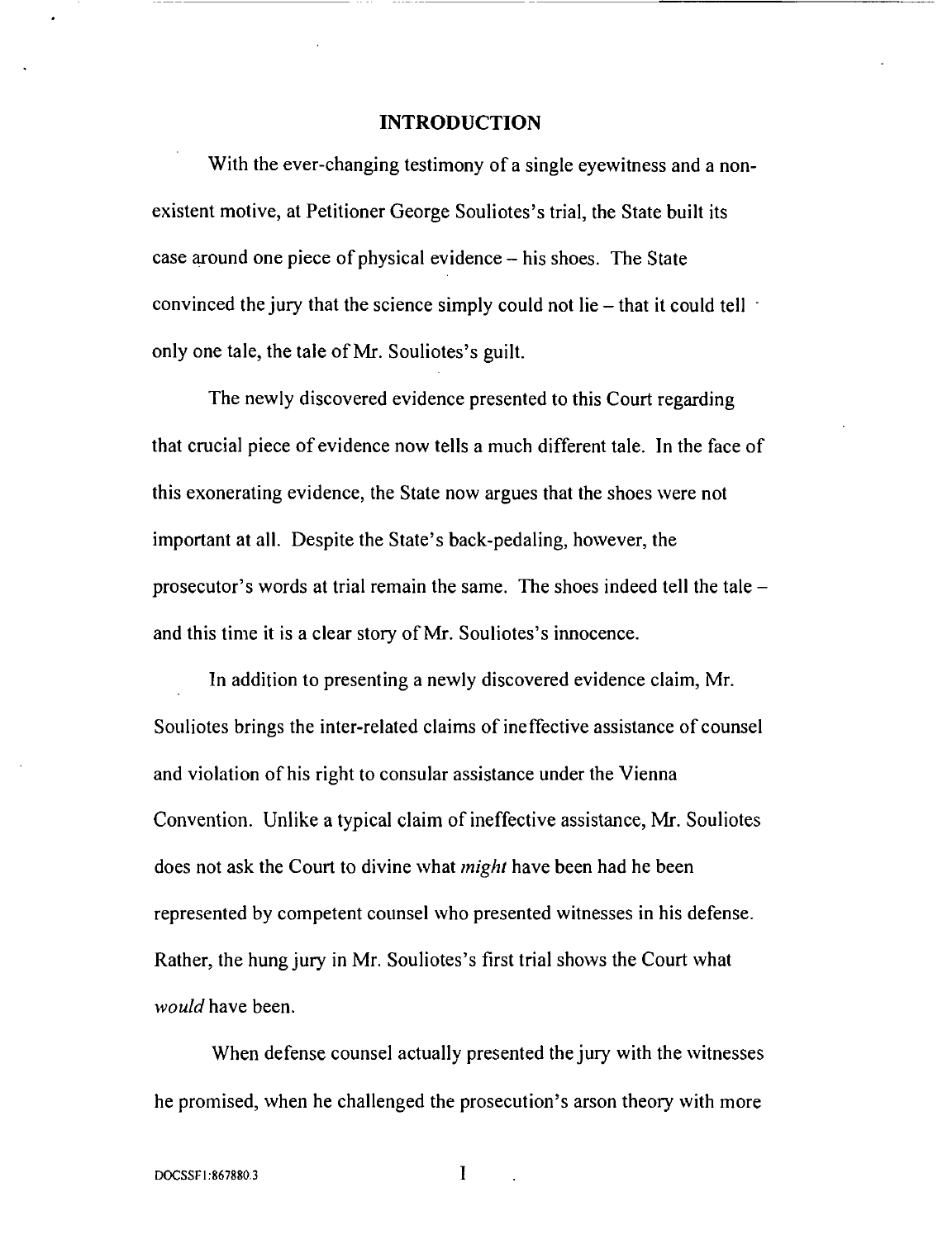than just cross-examination, when he presented live testimony concerning his client's finances and family – we know the jury did not return with a verdict of "guilty." Had Mr. Souliotes been given the representation to which he was entitled at his second trial, and had he been given access to Greek-speaking assistance without delay, the outcome would have been demonstrably different.

Mr. Souliotes deserved to have witnesses presented in his defense. He deserved to have an advocate who spoke his language. The recent technological advancements concerning the scientific evidence used to convict Mr. Souliotes highlight the grave injustice Mr. Souliotes suffered at his second trial. *Accordingly,* the Court must grant Mr. Souliotes's Second *Amended* Petition for Writ of *Habeas Corpus.*

#### ARGUMENT

## **I. RESPONDENT HAS FAILED TO** REFUTE **MR. SOULIOTES'S NEWLY DISCOVERED EVIDENCE CLAIM**

### **A. Respondent Misstates the Standard for a Newly Discovered Evidence Claim**

The parties **agree** that a *habeas* claim for newly discovered evidence may be brought where the "evidence casts fundamental doubt on the accuracy and reliability of the proceedings ..." Informal Response at 26, quoting *In re Clark* (1993) 5 Cal. 4th 750, 766; *People v. Gonzales* (1990) 51 Cal. 3d 1179, 1246.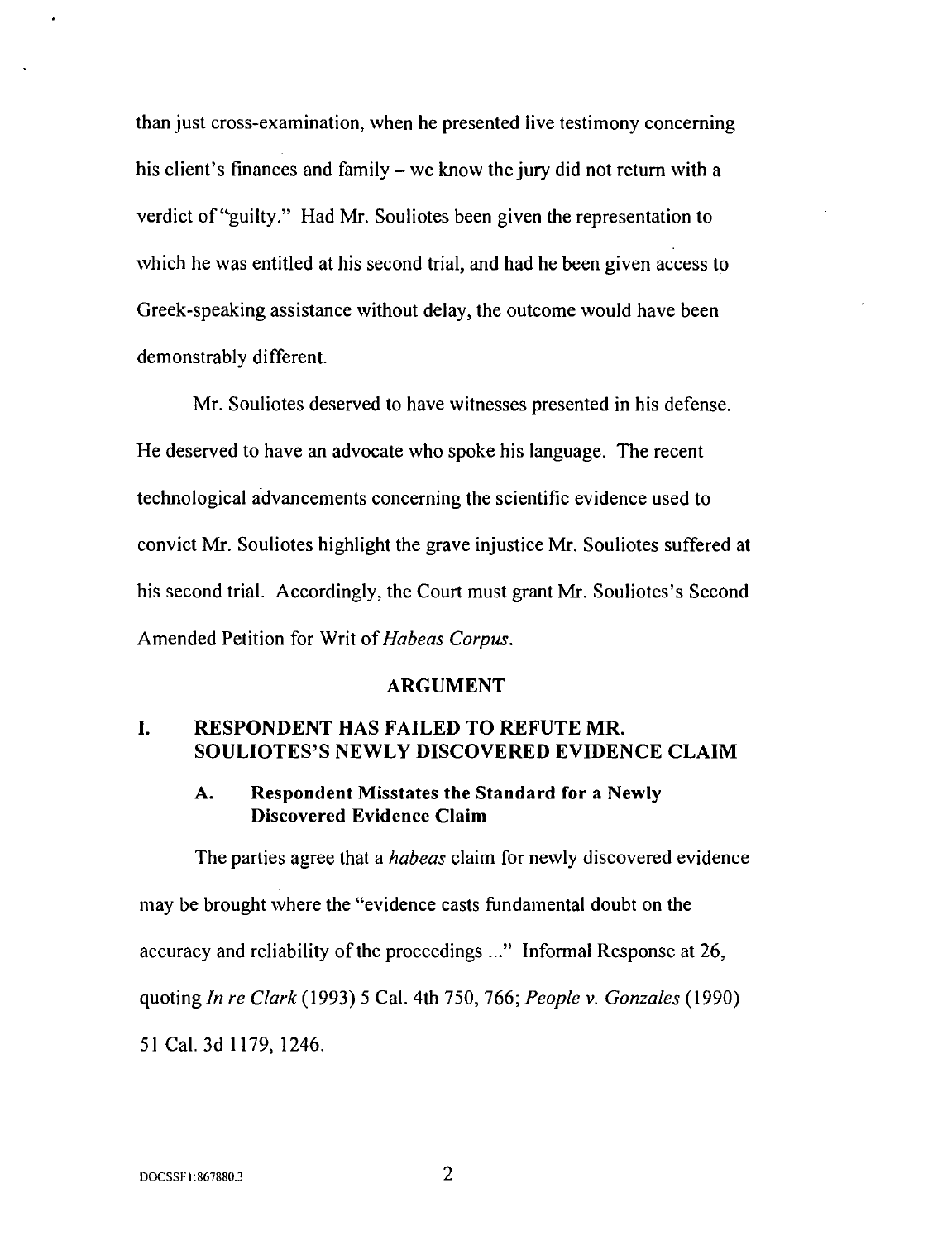Mr. Souliotes has presented new evidence to this Court concerning the medium petroleum distillates ("MPDs") found at the scene of the fire and subsequently on Mr. Souliotes's shoes. At trial, the prosecution argued that the MPDs linked Mr. Souliotes to the crime scene. Newly discovered evidence, however, conclusively demonstrates that the MPDs in the home and the MPDs on the shoes could *not* have come from the same source.

Respondent argues that this MPD evidence does not meet the standard for a newly discovered evidence claim because it does not "contradict eyewitness evidence" or "undermine the evidence showing petitioner's motive." Informal Response at 26-27. Respondent's cursory consideration of the MPD evidence fails to acknowledge the importance the prosecution placed upon the evidence at trial. Furthermore, Respondent's interpretation of the standard ignores the court's explanation in *In re Hall* that newly discovered evidence need not "specifically refute" "each bit of prosecutorial evidence." *In re Hall* (1982) 30 Cal. 3d 408, 423. Rather, the evidence must "undermine the entire prosecution case and point unerringly to innocence." *In re Clark,* 5 Cal. 4th at 766. Mr. Souliotes's evidence does just that.

As explained in Mr. Souliotes's opening brief, the only physical evidence the prosecution had at trial linking Mr. Souliotes to the crime scene was the presence of MPD residue on his shoes. *The* newly discovered evidence demonstrates conclusively that the chemical residue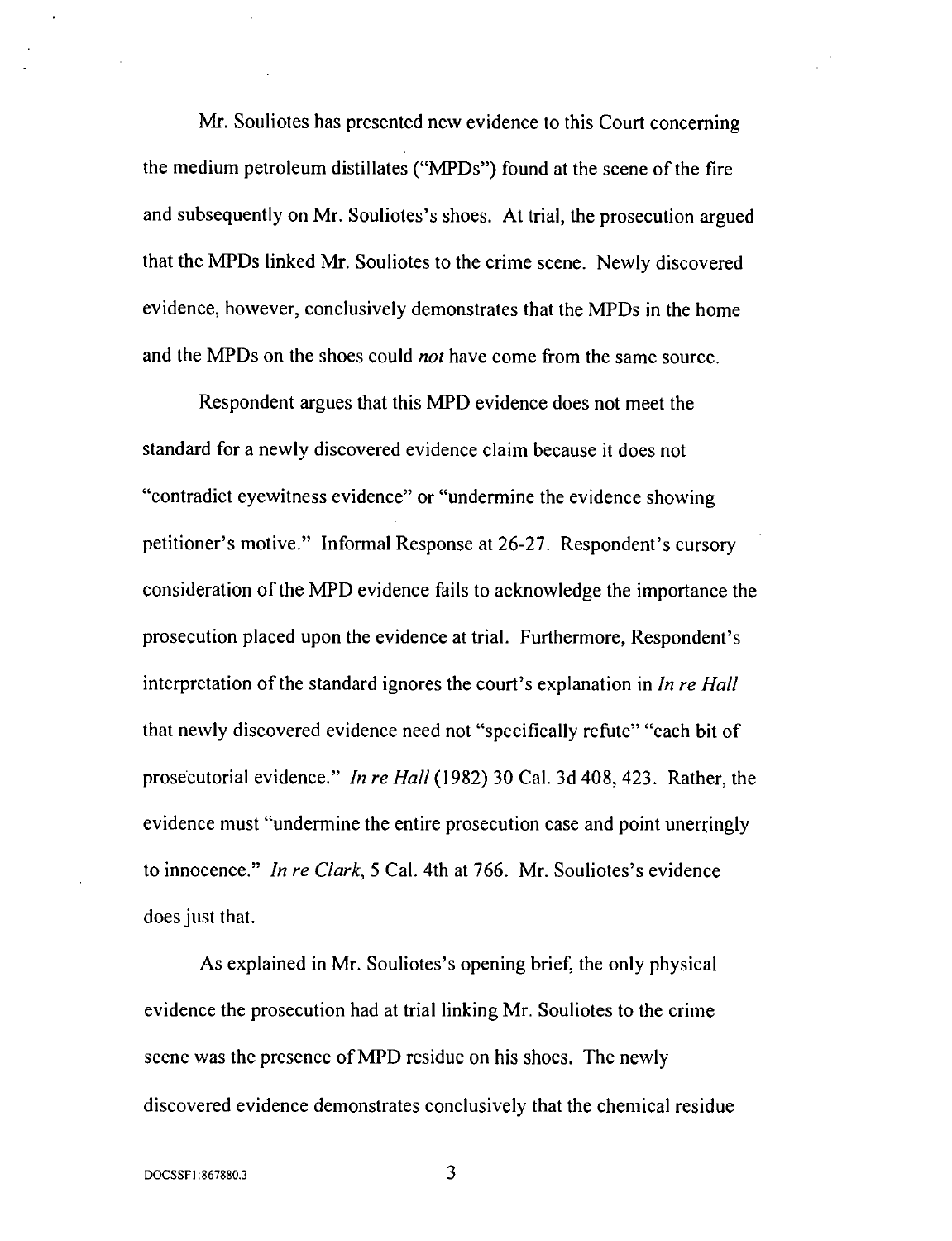found on items from the rental home could not have come from the same source as the chemical residue found on Mr. Souliotes's shoes. (Exh. B, ¶ 18.) The new evidence thus discredits the prosecution's evidence at trial which appeared to place Mr. Souliotes in the house at the time of the fire. Without this critical piece of scientific evidence, the prosecution's theory placing Mr. Souliotes at the scene of the fire is wholly undermined.

## B. Respondent Mischaracterizes the Significance of the MPD Evidence at Trial

According to Respondent, the MPD shoe evidence "represents only a small part of the prosecution's case, and was by no means the strongest or most conclusive evidence pointing to petitioner's guilt." Informal Response at 28. Respondent drastically underestimates the importance placed on the evidence by the prosecution at trial. As Respondent points out, there was other evidence presented at trial – evidence that had nothing to do with MPDs or shoes. The State called an unreliable eyewitness with a constantly changing story. Monica Sandoval, the State's only eyewitness, initially described a vehicle vastly different from the Winnebago that she eventually identified, which was owned by Mr. Souliotes. (RT 5938-48.) Ms. Sandoval was also unable to make a positive identification at the lineup on the afternoon following the fire, and admitted that she did not get a good enough look at the perpetrator, but was suddenly able to identify Mr. Souliotes six months later at the preliminary hearing after seeing Mr.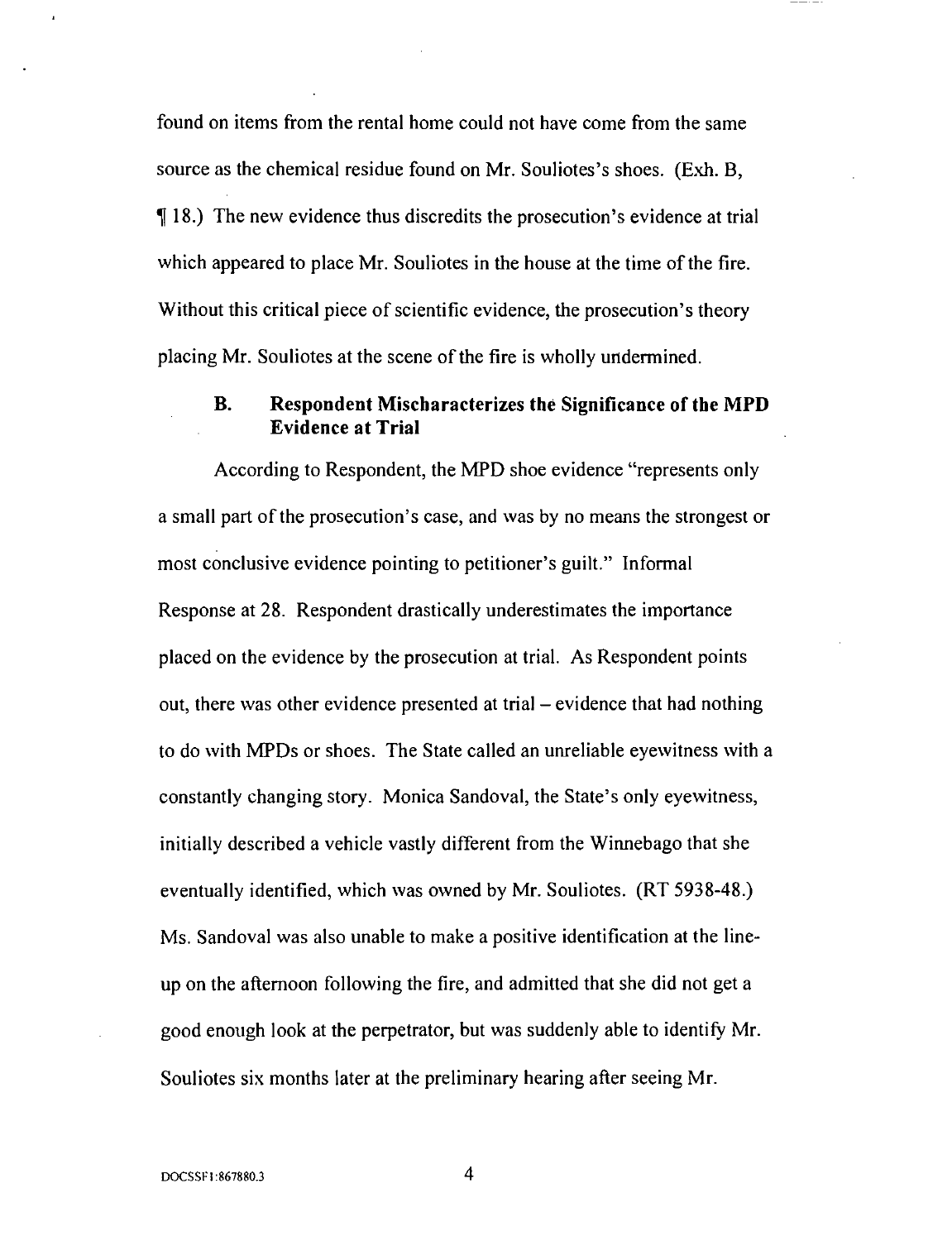Souliotes's photo in the paper several times. (RT 5887, 5890, 5952-53, 5995-98, 5960.) Ms. Sandoval faced criminal charges in January 1997 that were inexplicably dismissed. (RT 5864-65.)

The State also argued a financial motive theory that was full of holes. While the State implied that Mr. Souliotes set fire to his own house to collect insurance proceeds, testimony from the first trial established that Mr. Souliotes was financially secure and that there was virtually no monetary benefit to committing insurance fraud. (RT 3349-63.)

But, the one *scientific* piece of evidence that the State did have was the chemical residue found at the crime scene and on Mr. Souliotes's shoes. The MPDs tested by the DOJ were the one piece of evidence that seemingly could not be questioned. Despite what lingering doubts the jury may rightfully have had about Ms. Sandoval's dubious identifications or the State's perplexing and unsubstantiated motive theory, one single image remained burned into their collective minds: the image of George Souliotes's shoes covered with the same flammable substance found at the crime scene.

In its closing argument, the State emphasized the importance of the shoes to the case: "The most conclusive scientific evidence, on his shoes from wearing that morning, medium petroleum distillates. What set the fire? Medium petroleum distillates." (RT 9049.) The State ended its closing with what it believed to be its strongest piece of evidence, "l've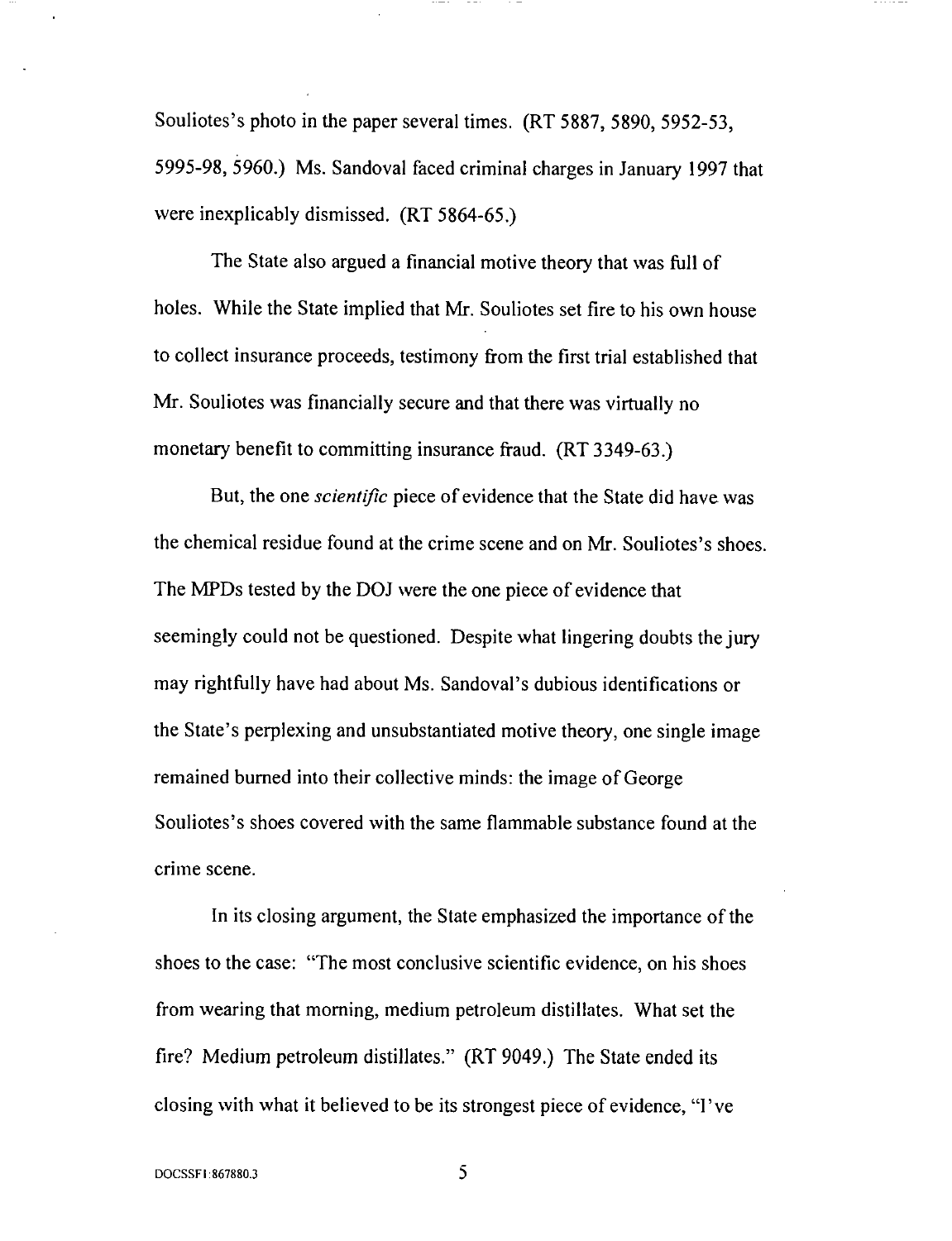proven that it was an arson ... From that flows the rest. From that the finger of guilt points to the defendant. Doesn't point to the one-armed man. It points to George Souliotes because he's the one. The shoes tell the **tale."** (RT 9050 (emphasis added).) While Respondent now understandably seeks to retreat from the shoe evidence it relied on at trial, it is simply false to claim that this evidence played anything other than a central role in the prosecution of Mr. Souliotes.

# *C.* Respondent's Argument that MPDs Were Presented as a "Class of Substances, Not a Single Chemical" Is Disingenuous

By referencing the trial testimony of criminalist Sara Yoshida,

Respondent argues that MPDs were presented at trial as "a class of substances, not a single chemical." Informal Response at 30. Respondent wholly ignores, however, how the MPD evidence was explained and argued to the jury. It is clear from the State's opening statement and closing argument that the jury was left with the distinct impression that the MPDs found in the rental home were the exact same substance found on Mr. Souliotes's shoes.

During its opening statement, the State explained to the jury,

[The investigators] go inside the house. *They* find a pair of shoes that the defendant had been wearing earlier in the day and it hits with the hydrocarbon detector as well. So they take those shoes and they take them to  $D.O.J. D.O.J.$  says it has a medium petroleum distillate on it. *The same thing that was used to start the fire.*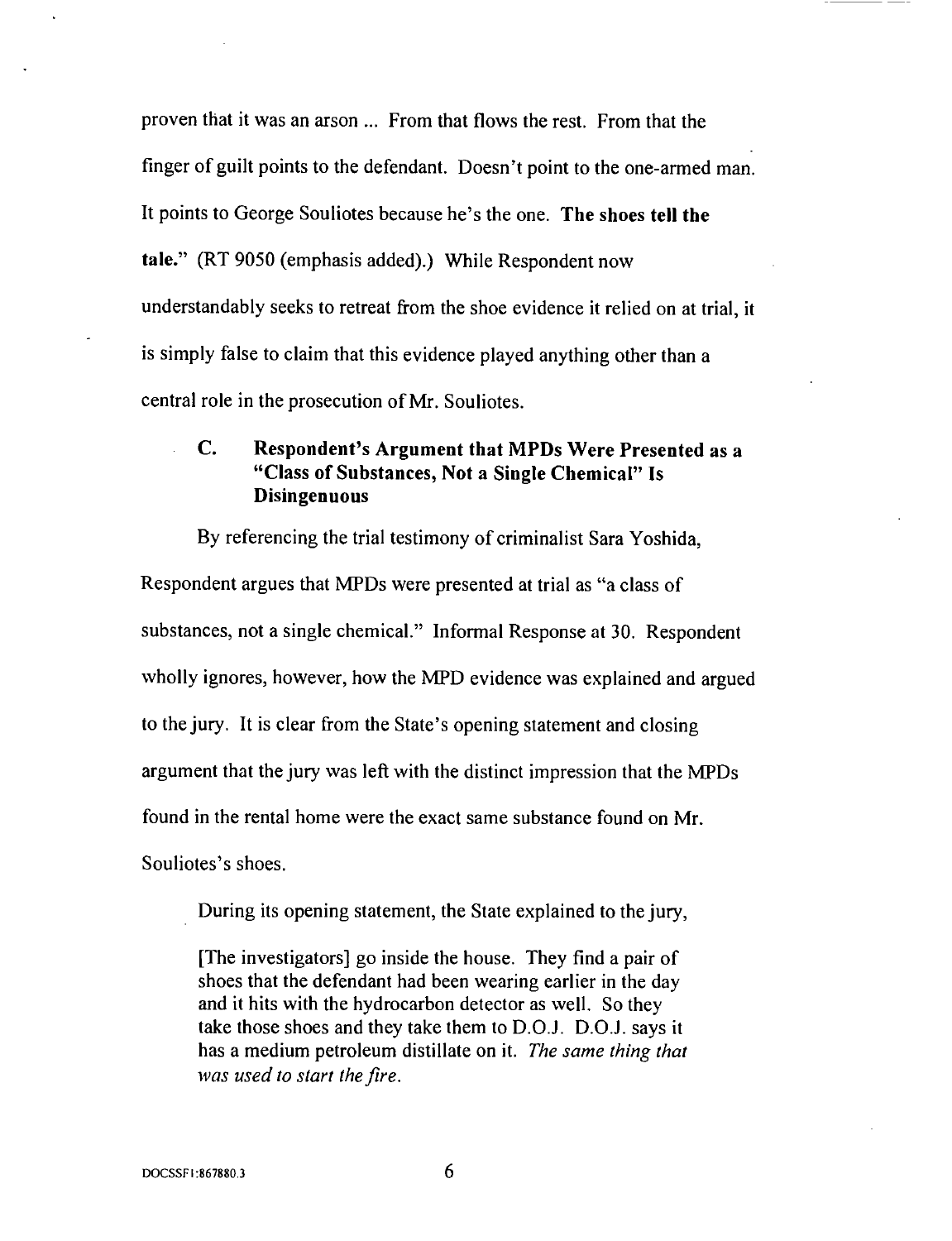(9 RT 5687-88 (emphasis added).) Again in the closing, the State

emphasized the rarity of MPDs and implied to the jury that where they are

found, they must come from the same source. *The* State noted,

There was something else that was kind of unique, those medium petroleum distillates. We heard a lot about anything and everything could be a medium petroleum distillate. But again we have the theoretical possibilities, this academic kind of world and we have real life. Those firefighters go out to scenes all the time. They can tell the difference ... And in their experience these medium petroleum distillates were unusual, very unusual ..."

(RT 9033.) Furthermore, the State explicitly discounted the idea that

MPDs could come from a variety of sources.

Well, it could be shoe polish. Well, no, it can't be. Remember [DOJ expert] told us about that. You take it out of the can, just like Bruce Elliot said, when you open up the can maybe there's some ammonia in there right away, but eventually, poof, it's gone. The very nature of that stuff is for it to evaporate. [The DOJ expert] said she put shoe polish on the shoe and it tests for medium petroleum distillate. She leaves it out for a couple of days, tests it the same way, heating it, this big stuff about well, it could be the soles because you're melting it, you're burning it. No. We know the same thing in this case because later on when she retested the shoe that stuff was gone. It had evaporated ... It just so happened to be the shoes the defendant was wearing early in the day and it just so happens to be the same type of stuff that's found over at the house.

(RT 9033-34.)

At trial, the State argued strenuously to the jury that the MPDs found

at the fire scene were the exact same chemical found on Mr. Souliotes's

shoes. With only shaky eyewitness testimony and a questionable motive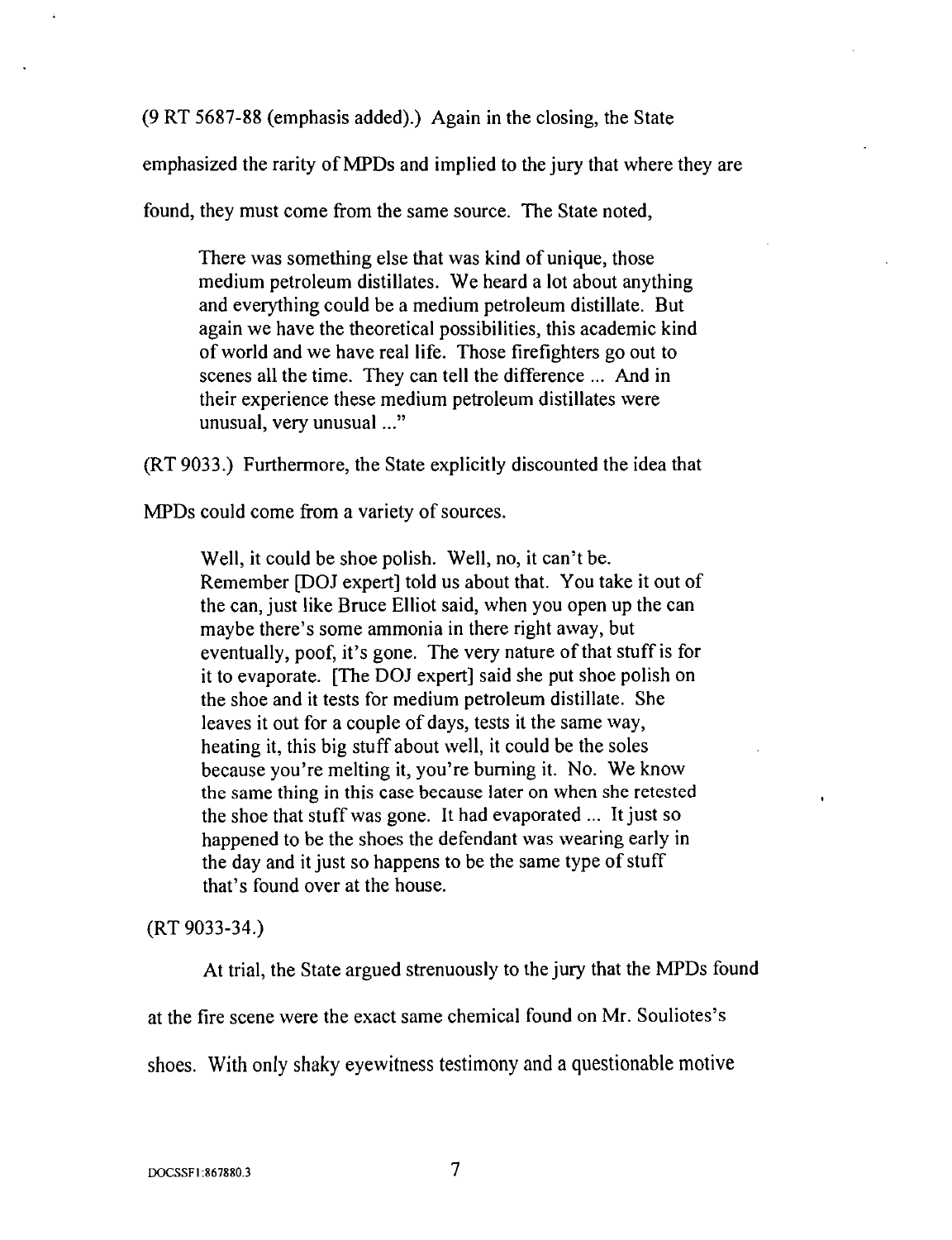theory at its disposal, the State placed an understandable emphasis on this scientific evidence, arguing that the shoes told the entire story  $-$  that they were, without question, the most important piece of evidence available to the State. Now, with that piece of evidence thoroughly debunked, Mr. Souliotes requests that the Court grant relief on the newly discovered evidence claim.

# **II. RESPONDENT HAS FAILED TO REFUTE MR. SOULIOTES'S CLAIM FOR INEFFECTIVE ASSISTANCE OF COUNSEL**

#### **A. Mr. Souliotes's Claim Is Timely**

Respondent argues **that** Mr. Souliotes's **ineffective** assistance of counsel claim is untimely because over a year passed between the issuance of *remittitur* and the filing of Mr. Souliotes's initial *habeas* petition in the Superior Court. Informal Response at 24-26.<sup>1</sup> The standard for timeliness in non-capital *habeas* cases does not depend on a specified number of days, but rather on whether the petition was filed as promptly as circumstances allow. *See In re Stankewitz* (1985) 40 Cal. 3d 391. As explained in Mr. Souliotes's opening brief, Mr. Souliotes has been diligent in pursuit and presentation of his claim, and no substantial delay has occurred.

Respondent notes in its Informal Response that the date of **the** Superior Court filing is unclear because Mr. Souliotes did not attach the petition as an exhibit. For clarification, Mr. Souliotes attaches the filed and endorsed copy showing the filing date of December 10, 2003 as Exhibit A to the accompanying Declaration of Randall S. Luskey in Support of Reply to Respondent's Informal Response, filed herewith.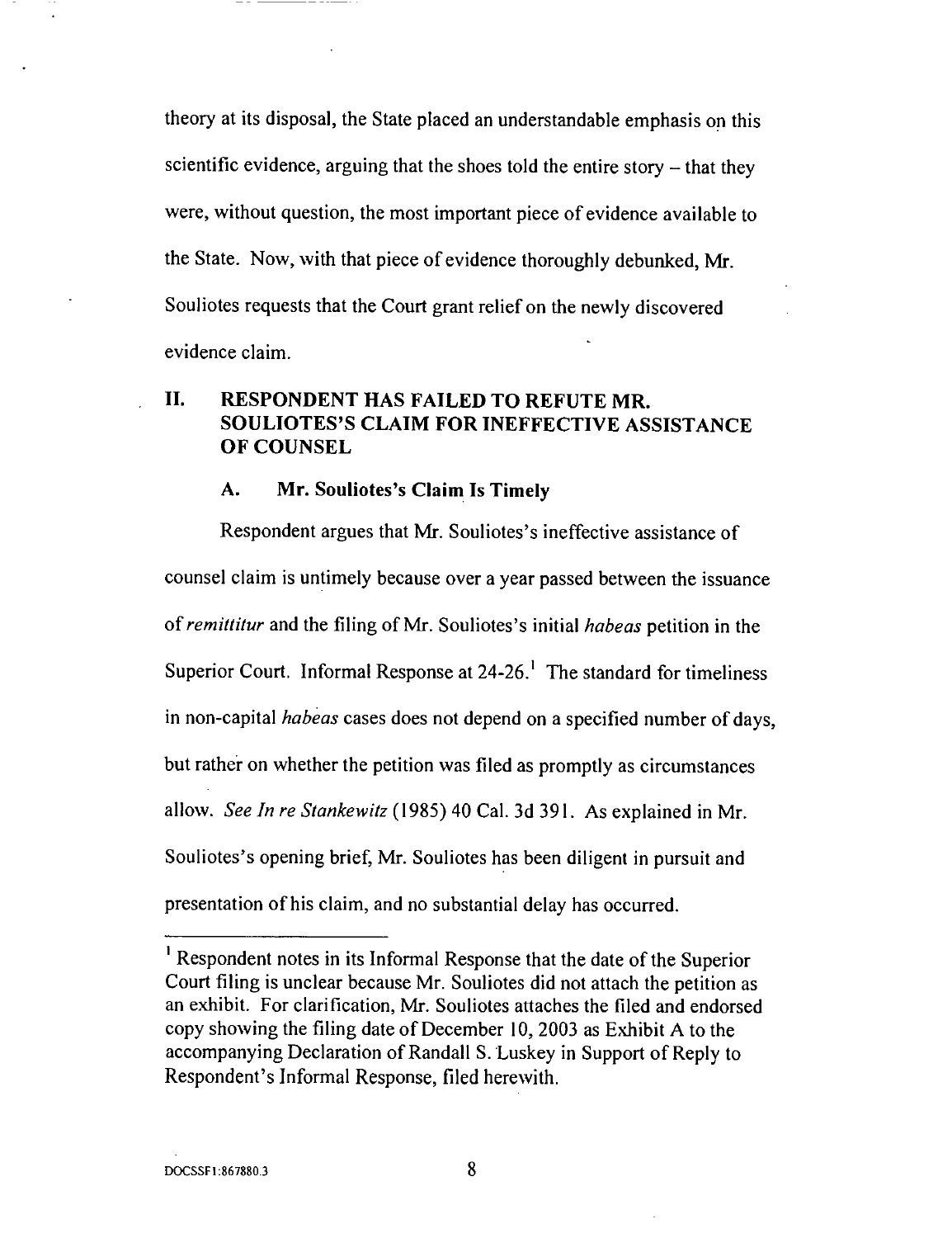Mr. Souliotes retained his present counsel, The Northern California Innocence Project and Orrick, Herrington & Sutcliffe LLP, in the fall of 2002. (Exh.  $T<sup>2</sup>$ ) Prior to that time, Mr. Souliotes was unable to evaluate his own claims adequately given his limited English and education. Such limitations have been recognized as good cause for delay. *See In re Saunders* (1970) 2 Cal. 3d 1033, 1040; *In re Spears* (1984) 157 Cal. App. 3d 1203, 1208.

Once Mr. Souliotes obtained counsel, they faced the overwhelming and time-consuming task of thoroughly reviewing the clerk's and reporter's transcripts from Mr. Souliotes's two trials. Mr. Souliotes's attorneys, on a *pro bono* basis, then conducted an in-depth investigation which included tracking down and obtaining declarations from each of the ten witnesses who testified on Mr. Souliotes's behalf at his first trial. California courts generally commend these sorts of *pro bono* engagements. *See, e.g., Mowrer v. Superior Court* (1984) 155 Cal. *App.* 3d 262, 266 ("We admire and encourage these noble efforts and hope they increase."). If we wish to encourage these efforts in the future, the delay associated with the transition to new counsel must be excused. Given the volume of material and

 $<sup>2</sup>$  All references to exhibits are to the Declaration of Sasha Abrams in</sup> Support of Motion for Leave to File Second *Amended* Petition for Writ of *Habeas Corpus* unless otherwise noted.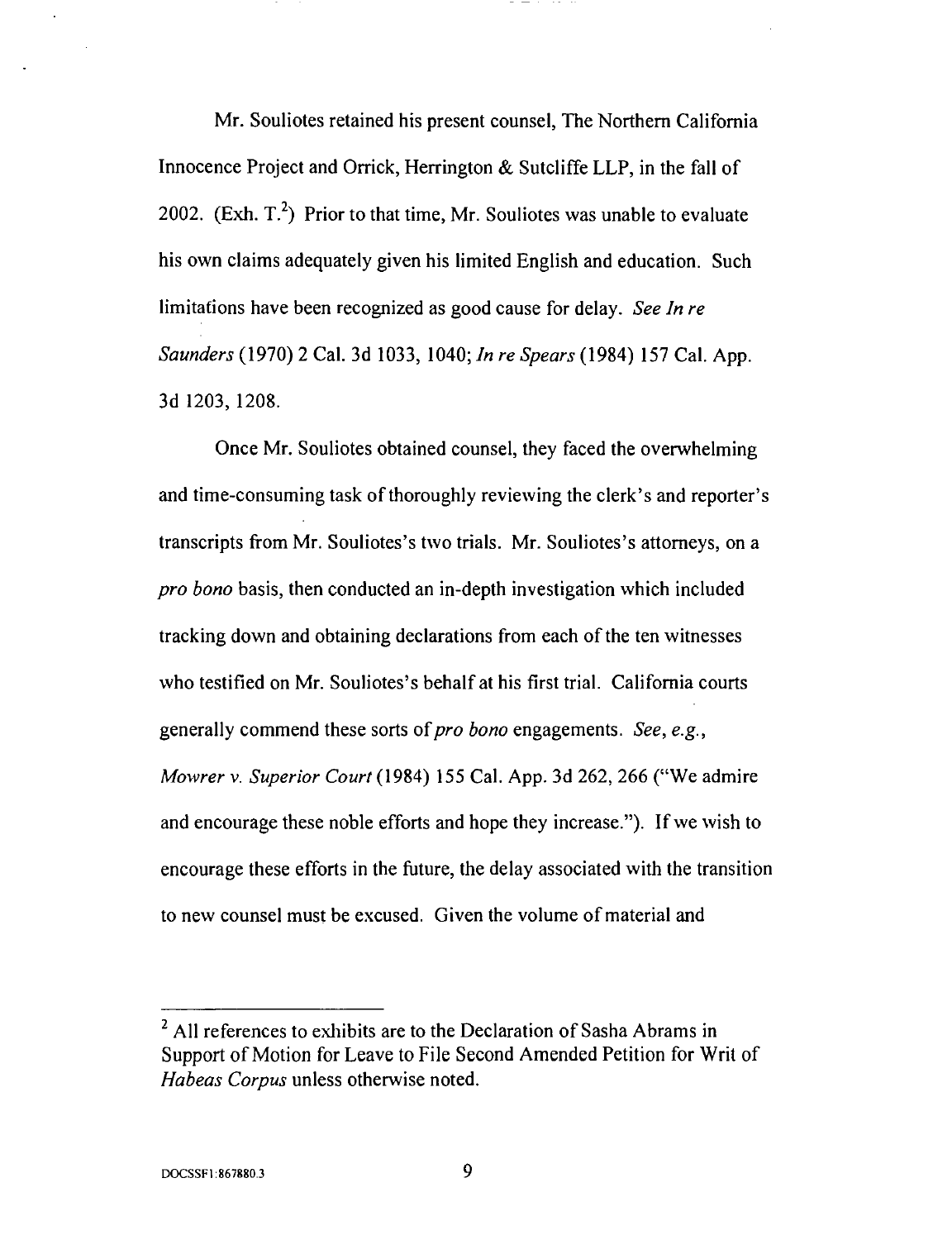witnesses involved, the time taken to file Mr. Souliotes's *habeas* petition is justified.

## B. **Respondent Cannot** Refute **Mr. Souliotes's** *Prima Facie* **Case for Ineffective Assistance of Counsel**

The parties **agree** that a claim for ineffective assistance of counsel must demonstrate that: (1) the attorney's performance was so deficient that it fell below an objective standard of reasonableness; and (2) but for the deficient performance of counsel, petitioner would have had a more favorable outcome. *Strickland v. Washington* (1984) 466 U.S. 668, 687-88, 693; *People v. Benavides* (2005) 35 Cal. 4th 69, 92. Respondent is correct that trial counsel is afforded wide latitude to make strategic decisions, and that no one could function within a legal system that allowed for trial by hindsight or Monday morning quarterbacking. Mere words from trial counsel asserting that a reasoned decision occurred, however, are not sufficient to defeat an ineffective assistance of counsel claim. A decision that is wholly below the level of reasonable representation cannot be excused simply because an attorney decides to call it a strategy. Both the United States and California Constitutions protect criminal defendants from such callous inadequacy. *See, e.g., Siripongs v. Calderon* (9th Cir. 1994) 35 F.3d 1308 (mere assertion by the State that its decision not to mount a defense was "tactical" was insufficient where the "record ... does not contain any evidence from which it can be inferred that trial counsel's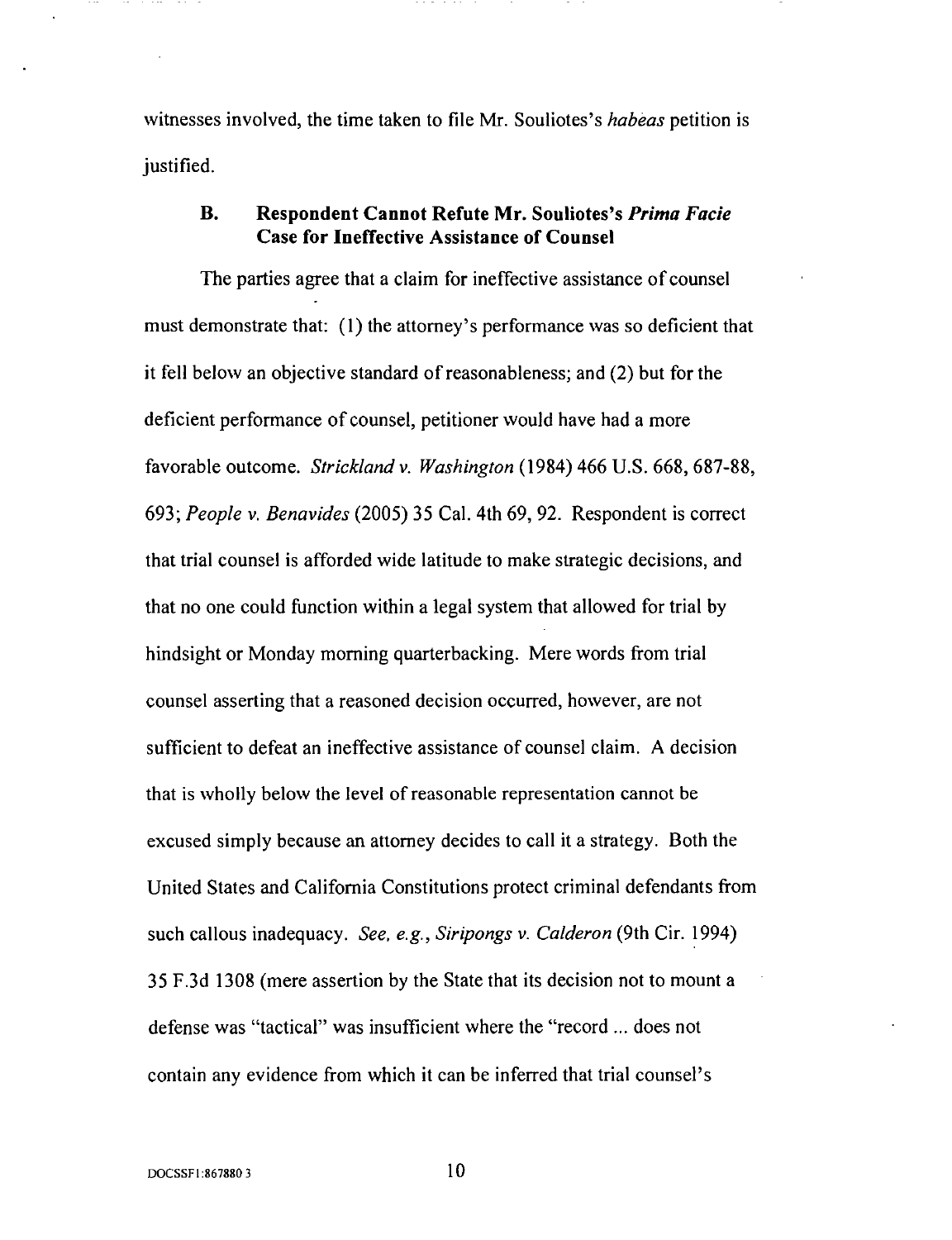decision ... was the result of an *informed,* tactical decision") (emphasis added).

# **1. Respondent Fails Adequately to Address** the Impact **Defense Counsel's Promises Regarding Dr. Myronuk Had** • **on the Case**

**In** his **opening brief, Mr. Souliotes** explained **the detailed** expert testimony from Dr. Myronuk which was promised to the jury by defense counsel. Opening Brief at 56-58. Respondent discounts these promises, explaining that "the jury learned about the expert's theory regarding the cause of the fire and learned the substance of his testimony during the second trial." Informal Response at 32. It is no secret, however, that the cross-examination of a prosecution expert does not carry the same weight or have the same impact as presenting one's own experts to answer hypotheticals and to explain various theories. The substance of Dr. Myronuk's theory was not presented with specificity, substantiation or persuasiveness through cross-examination.

The differences between the testimony of the expert witnesses on each side is stark. In the second trial, Dr. Myronuk's testimony would have countered the prosecution's arson experts on a number of key points. In response to the prosecution's arson theory that the perpetrator entered the home by prying open the sliding glass door from the back patio, Dr. Myronuk would have testified, as he did in the first trial, that there was no evidence of pry marks and that the door was double-paned and weighed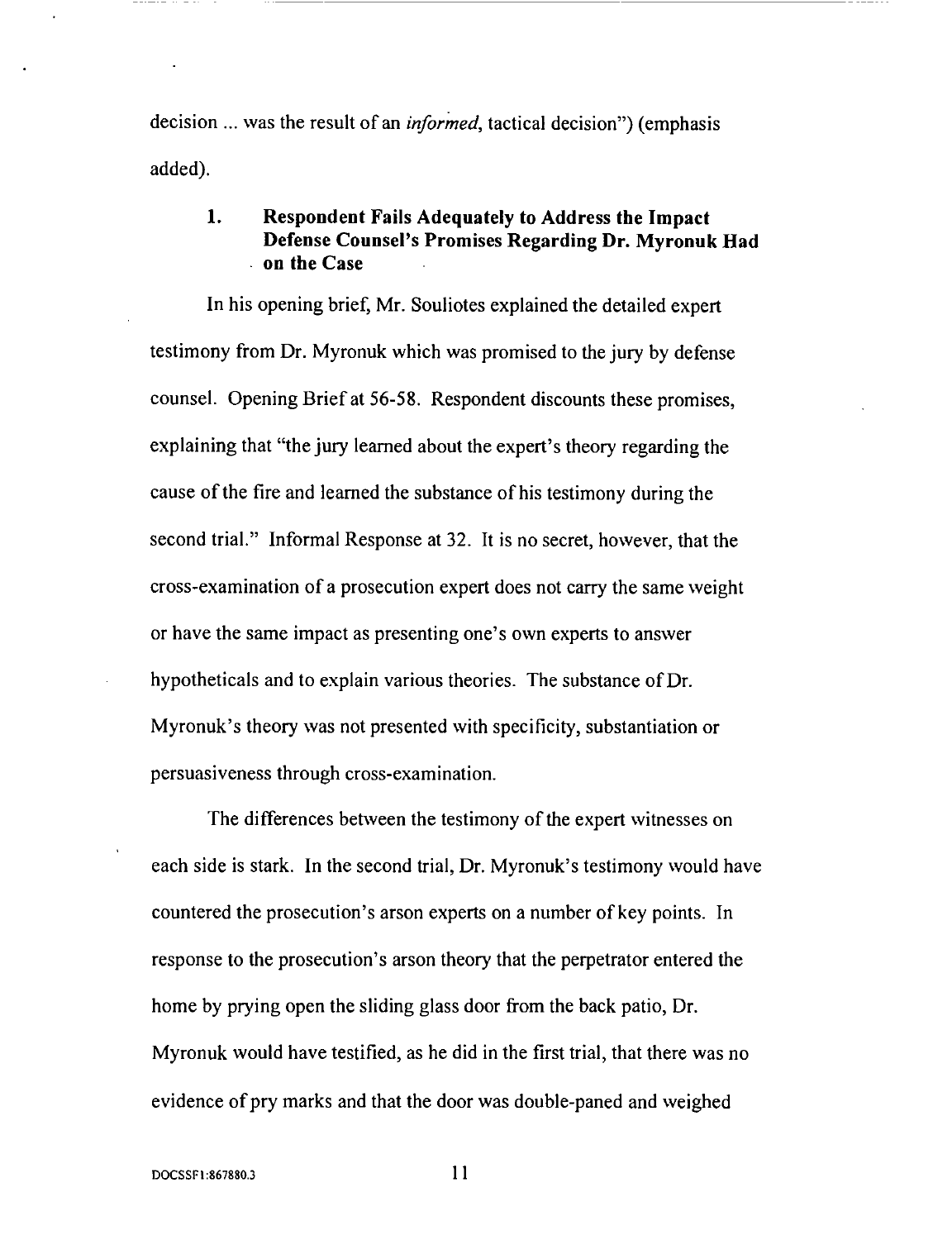110 pounds such that someone attempting to pry it out of the frame would certainly have left a mark. (RST 3520.) Second, Dr. Myronuk would have countered the prosecution's theory that the fire was a liquid pour fire by showing how the patterns on the floors were instead caused by superheated liquid tar from the roof. (RST 3485.) Third, in response to the contention that the fire traveled from the garage into the kitchen, thereby demonstrating that arson could have started through the garage door, in the first trial Dr. Myronuk testified with extensive supporting documentation that the fire traveled exactly the opposite direction, from the kitchen to the garage. Finally, Dr. Myronuk would have bolstered the argument that a gas leak caused the fire with testimony about the abnormally intense burning in the vicinity of the stove, the potentially faulty brass flex hose connecting the gas line to the stove, and the various possible sources of ignition in the kitchen. (RST 3587.) His testimony would have stood in direct contrast to the prosecution's experts, who admitted that they had only ruled out the gas leak due to other evidence of arson. (RT 8641, 8791-92.)

The State's contention that "defense counsel was able to present [Dr. Myronuk's] theory to the jury" through cross-examination is undermined by the fact that this supposedly comprehensive presentation occupies a scant three pages of the trial transcript. (RT 8723-25.) *All* the jury learned through defense counsel's cross-examination of the State's experts is that another view existed. The State's experts, however, were given the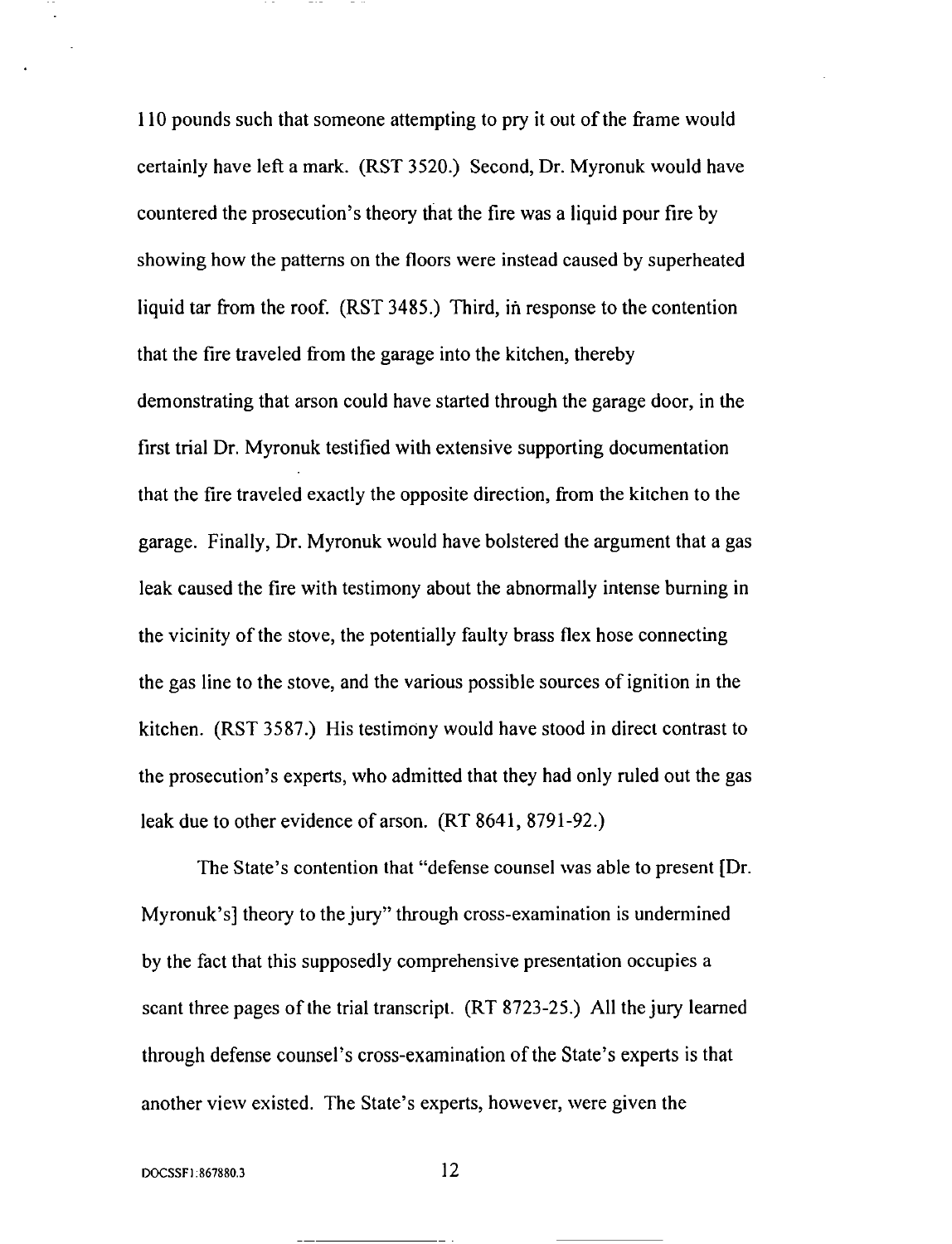opportunity to look the jury in the eyes and discredit this view. Because defense counsel never called Dr. Myronuk to the stand, the jury never heard his theories first hand. Dr. Myronuk's testimony in the first trial takes up 361 pages of the transcript, and includes extensive testimony integrating various pieces of evidence with his theory. (RST 3468-3590, 3706-3945.) Defense counsel's cursory three-page summary of Dr. Myronuk's theory during the second trial – without any background, substantiation, or explanation upon which the theory is premised  $-$  is not a replacement for Dr. Myronuk's actual testimony. As the judge at the first trial instructed the jury, "[i]n resolving any conflict that may exist in the testimony of an expert witness, you should weigh the opinion of one expert against that of another. In doing this, you should consider the relative qualification and believability of the expert witness, as well as the reasons for each opinion and the facts and other matters upon which it is based." (RST 4065.) *At* the second trial, the jury never heard this instruction because there was simply no defense expert ever presented to contradict the State's experts' testimony.

The amount of time spent by the prosecution discrediting the defense's phantom expert based on his failure to appear highlights the error committed by defense counsel in failing to call Dr. Myronuk as a live witness. *The* prosecution derisively referred to Dr. Myronuk repeatedly as "Waldo" (RT 9015-16), referencing the popular children's character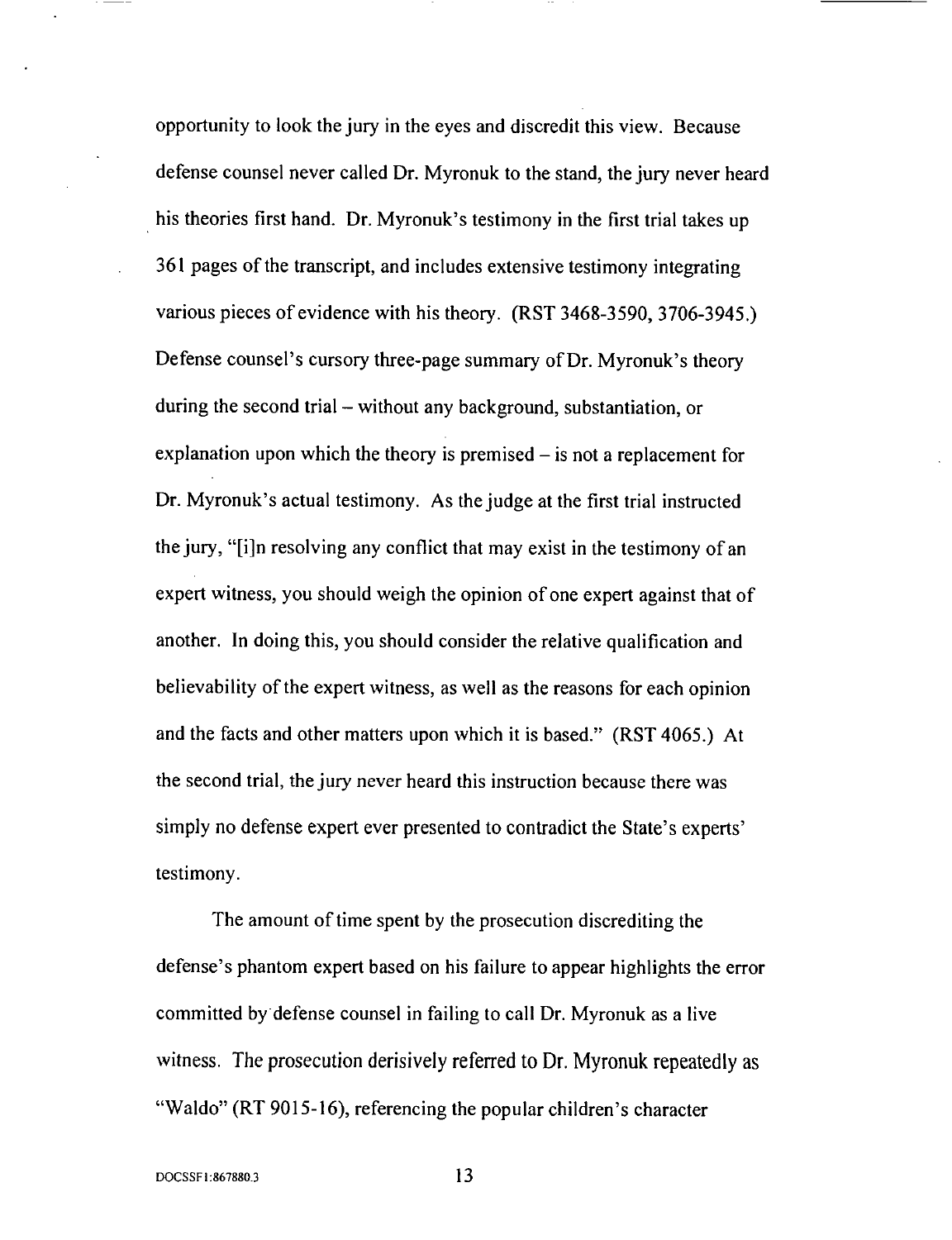"Where's Waldo" who is notoriously difficult to locate. The prosecution also referred to Dr. Myronuk as "mythical Dr. Fire." (RT 9017.) And if the jury had any occasion to believe the mythical Dr. Myronuk's theories as presented through cross-examination, they surely did not after the State argued,

You're supposed to judge the believability of the expert witness  $-$  how believable is Dr. Myronuk when you haven't seen him? ... Dr. Myronuk did not come to court and did not subject himself to cross-examination ... Is that very believable? Somebody that won't even come and answer questions. So under those instructions the Judge gave you, guess what. You can throw out everything that he says.

(RT 9020.) The State was able to effectively "throw out" Dr. Myronuk as the witness who didn't even show up, when, in fact, Dr. Myronuk was willing to testify, expecting to testify, and troubled when he wasn't asked to testify.  $(Exh. E.)$ 

## 2. Respondent's Characterization of Defense Counsel's Decision Regarding Dr. Myronuk as Strategic Is Unreasonable

Respondent attempts to side-step defense counsel's failure to call Dr.

Myronuk by suggesting that it was the result of a tactical decision. Informal Response at 33. Respondent claims that Dr. Myronuk, after all, was a "cheerleader" and defense counsel had observed him in their first trial "and they were in the best position to judge whether the witness was more helpful or harmful to their client's case." *ld.* While these things may be true, it is clear from defense counsel's opening statement in the second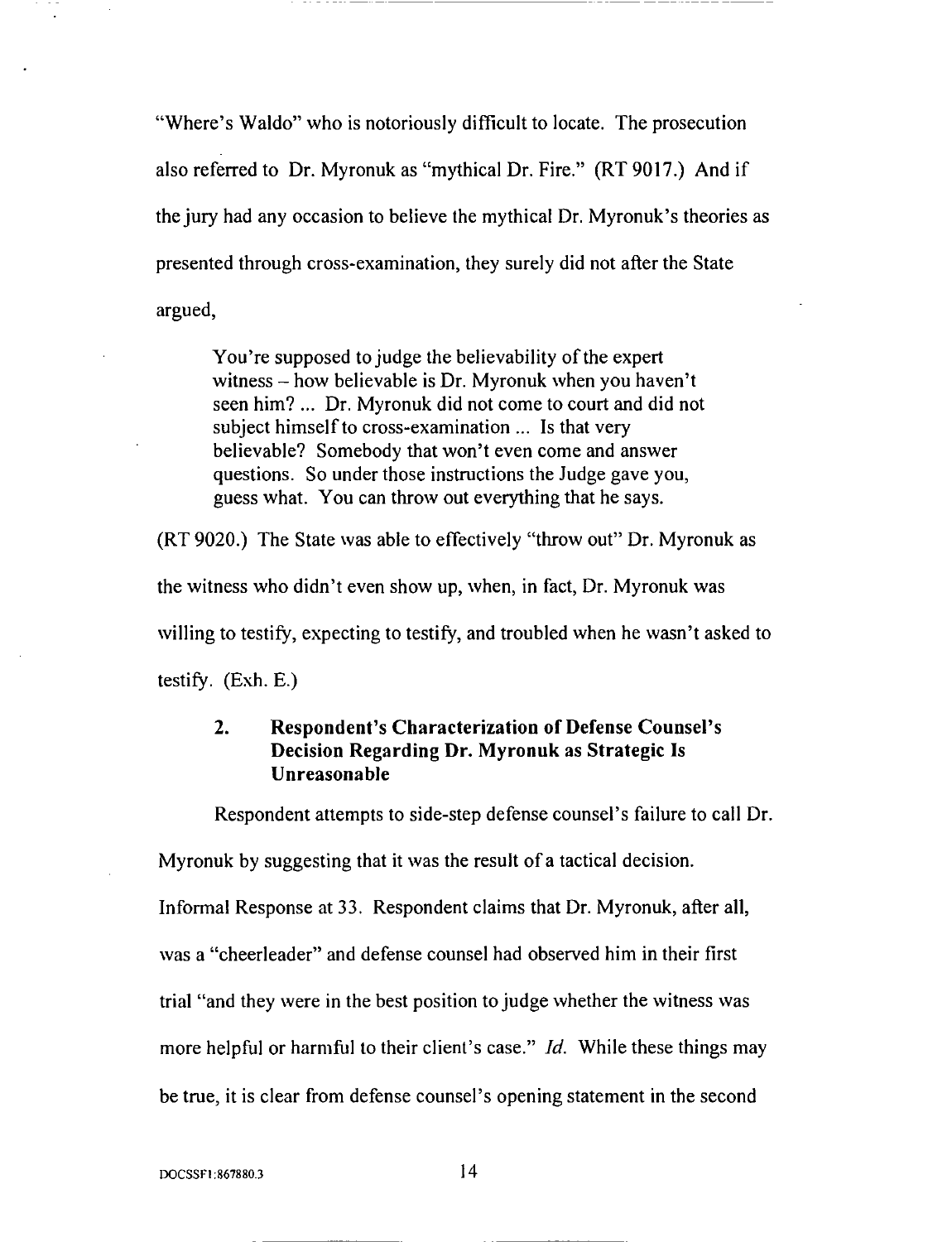trial that he had made the tactical decision to use Dr. Myronuk in Mr. Souliotes's defense. There is no other explanation for the repeated references to Dr. Myronuk's testimony and the promises made to the jury that they would in fact hear a theory of the case from the defense that did not include arson. By promising a crucial expert who never materialized, defense counsel unquestionably prejudiced the outcome of Mr. Souliotes's trial.

## **3. Respondent's** Piece-Meal **Attempt to Address Defense Counsel's Failure** to **Call Other Witnesses Ignores the Cumulative Effect of Such Error**

**In addition to Dr. Myronuk, defense counsel failed to** call **nine other available defense** witnesses to testify on Mr. Souliotes's behalf during the second trial. Respondent addresses each of these witnesses one at a time in its Informal Response, arguing a variety of reasons as to why each individual was not crucial to Mr. Souliotes's defense. Respondent's strategy, however, ignores the cumulative effect that failing to call *any* witnesses had on the outcome of Mr. Souliotes's trial. Cumulatively, the actions of defense counsel indicate that they abandoned any viable defense of Mr. Souliotes.

As the court held in *Corona,*

... when trial counsel fails to acquire facts necessary to a crucial defense *or tOfollow the facts already in his possession* or to develop facts to which his attention is called ... his failure to raise a defense or defenses which could have been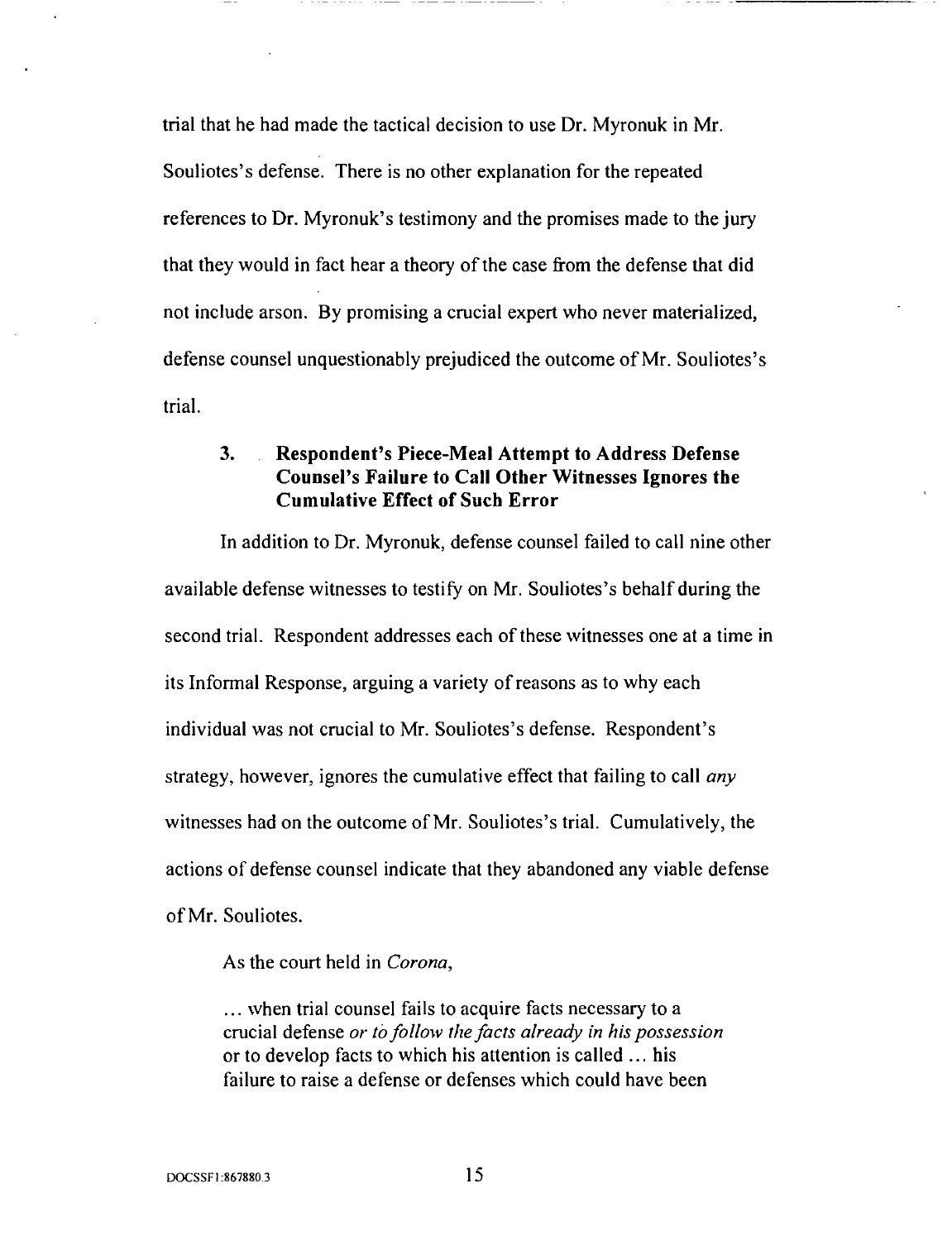established by making the aforestated requisite efforts *cannot be justified by reference to trial strategy or tactics.*

*People v. Corona* (1978) 80 Cal. App. 3d 684, 706 (emphasis added). Indeed, the promise to call a witness and then the failure to do so indicates the *opposite* of a "rational, tactical" strategy, for there is no conceivable explanation of how such behavior could ultimately help Mr. Souliotes. Such a decision only served to "shock" and "anger" certain jurors. (Exh. O at  $9.$ <sup>3</sup>

Moreover, defense counsel's failure to call any **defense** witness from the first trial because of a belief that the prosecution had failed to prove its case indicates an unreasonable defense strategy. The prosecution presented a substantially similar case in the second trial. Defense counsel has no reasonable explanation for how a failure to call any witnesses would lead to a similar or better result for Mr. Souliotes.

 $3$  Respondent argues that the juror interviews contained in Exhibit O, as well as the polygraph tests, are inadmissible evidence. This argument is premature. In petitioning the Court for an Order to Show Cause, Mr. Souliotes simply must plead adequate facts that allow the Court to make a preliminary determination that Mr. Souliotes is entitled to relief. *See* California Rules of Court Rule  $4.551(c)(1)$  (2006) ("the court takes petitioner's factual allegations as true and makes a preliminary assessment regarding whether the petitioner would be entitled to relief if his ... factual allegations were proved"); *People v. Duval* (1995) 9 Cal. 4th 464, 474 (petitioner has the "burden initially to *plead* sufficient grounds for relief, and then later to *prove* them"); *People v. Romero* (1994) 8 Cal. 4th 728, 737-38. *An* evidentiary hearing, rather than the pleading stage, is the proper forum to determine the admissibility of evidence.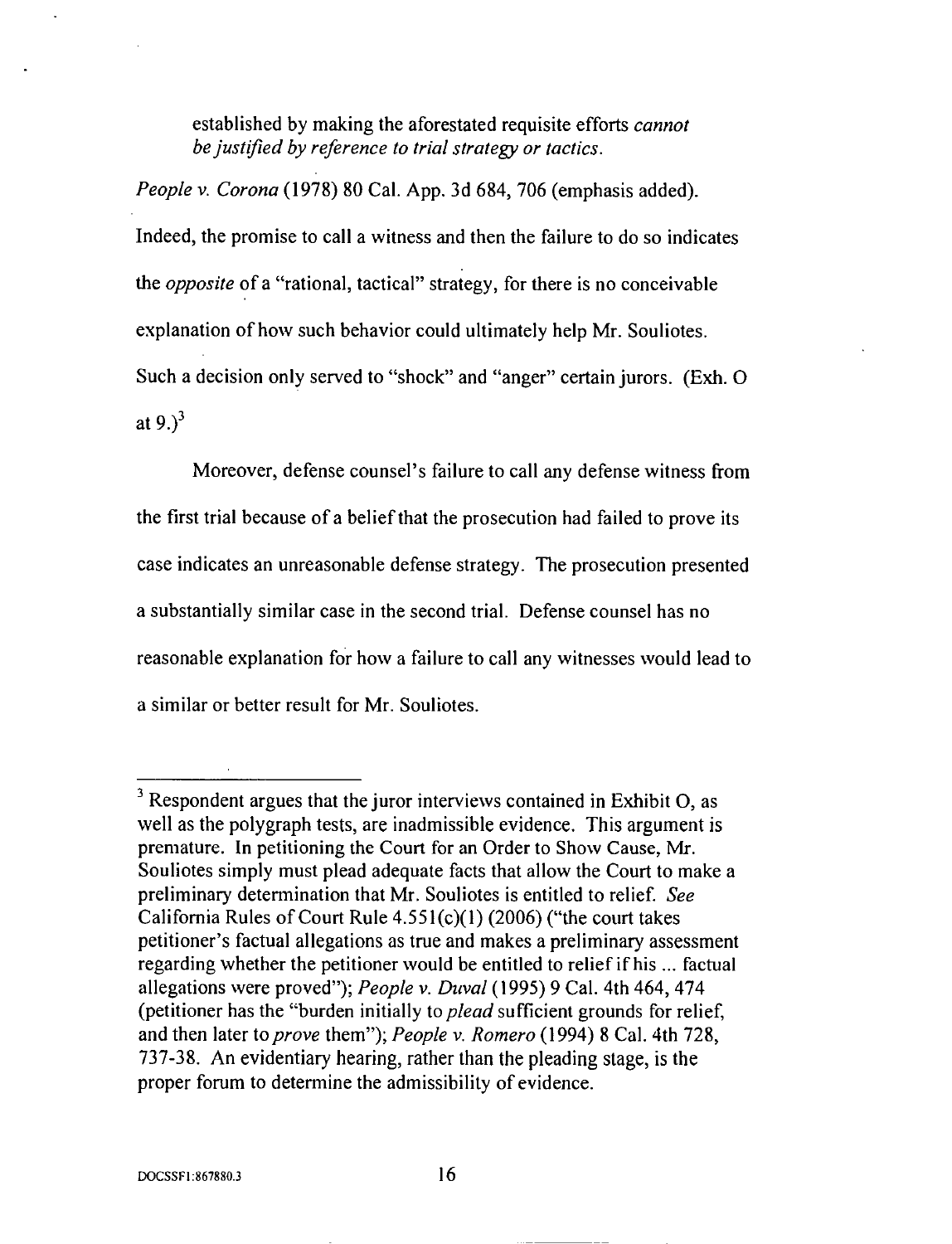Taken as a whole, defense counsels' actions indicate **that they** had no strategy at all. The *Alcala* court considered counsel's ineffective assistance along with other errors which took place at the trial, such as the improper exclusion of certain witnesses by the court, holding that "the cumulative effect of these errors 'operated to deprive Alcala of a fundamentally fair trial.' ... even if no single error were [sufficiently] prejudicial, 'their cumulative effect may nevertheless be so prejudicial as to require reversal.'" *Alcala v. Woodford* (9th Cir. 2003) 334 F.3d 862, 893, citing *Killian v. Poole* (9th Cir. 2002) 282 F.3d 1204, 1211. The court found that the "cumulative impact of these errors goes to the heart of the prosecution's theory of the case and undermines every important element of proof offered by the prosecution against Alcala." *Id.* Similarly, the cumulative effect of defense counsel's failure to call a single defense witness from the first trial served to deprive Mr. Souliotes of a defense in this matter. The testimony that defense counsel failed to present would have attacked every aspect of the prosecution's theory of the case. The relative length of the jury deliberations at the two trials is illustrative of the impact defense counsel's failure to call witnesses had on the jury. At the first trial, the jury deliberated for three days before their deadlock vote was accepted. *At* the second trial, the jury deliberated for less than five and a half hours before returning their guilty verdict. (RT 9257, 9263.)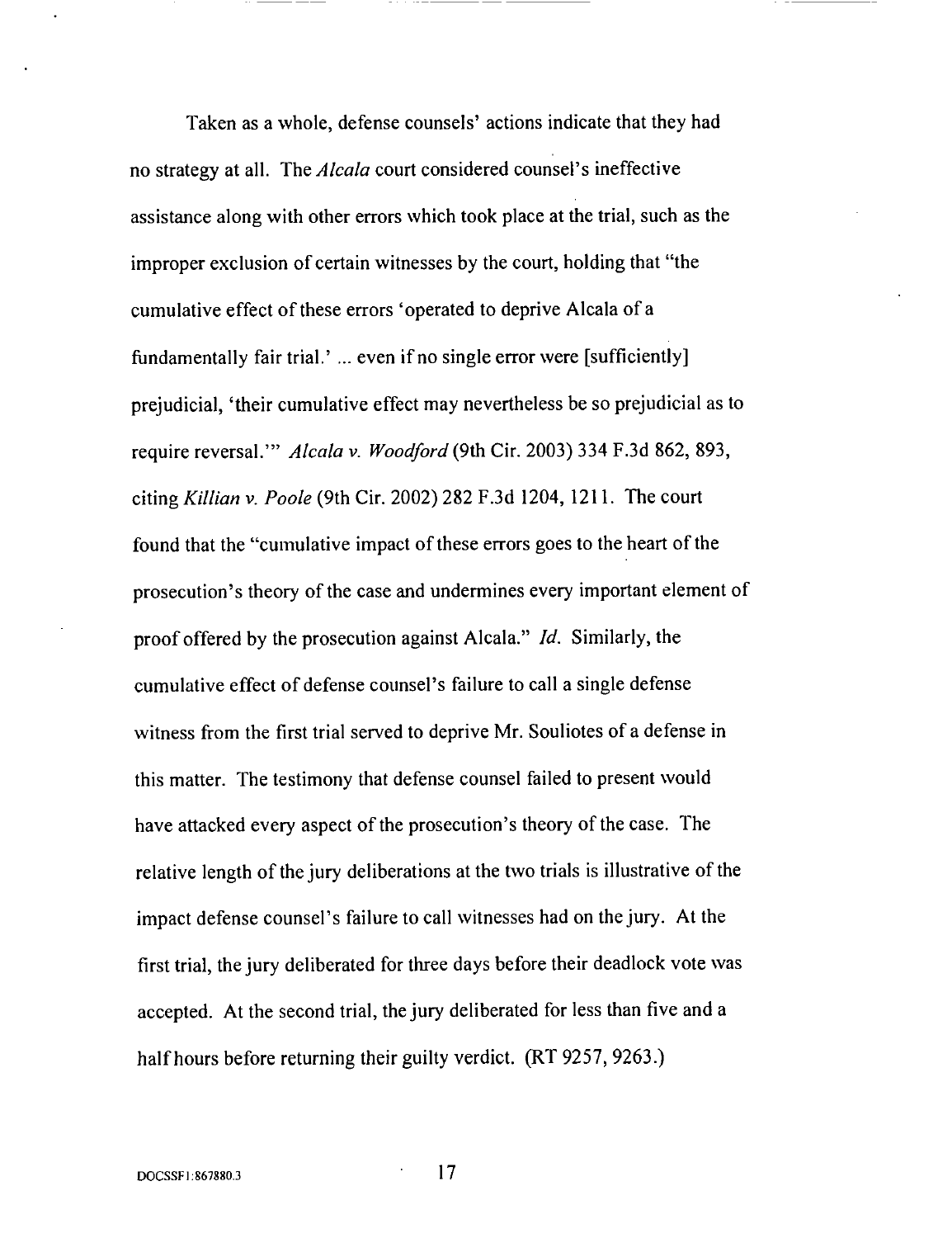Respondent claims that Mr. Souliotes was not prejudiced by defense counsel's failure to call any witnesses to show the absence of a financial motive because none of these witnesses "directly contradict [ed]" the State's motive theory presented at the second trial. Informal Response at 35. Mr. Souliotes disagrees. The State presented Mr. Marks' testimony that Mr. Souliotes was "in dire financial straits." Informal Response at 35, citing at 7018-20. Several witnesses - including Shazad Contractor, Gary Nelson, Jill LeBlanc and Demetre Souliotes – testified during the first trial that, as of January 1997, Mr. Souliotes was financially secure. Memorandum of Points and Authorities in Support of Second Amended Petition for *Habeas Corpus* ("P&A") at 69-72. All were available to testify at the second trial (Exhs. F, J, M, and N) and defense counsel's decision not to present any testimony to refute financial motive is inexplicable.

The failure of defense counsel to present any witnesses from the first trial undermined Mr. Souliotes's defense and resulted in an improper jury verdict. For these reasons, Mr. Souliotes asks for relief on his second *habeas* claim for ineffective assistance of counsel.

#### III. RESPONDENT HAS **FAILED** TO REFUTE MR. SOULIOTES'S VIENNA CONVENTION CLAIM

#### A. Mr. Souliotes's Claim Is Timely

Though Respondent argues that Mr. Souliotes's Vienna Convention claim is untimely (Informal Response at 45), it was filed without substantial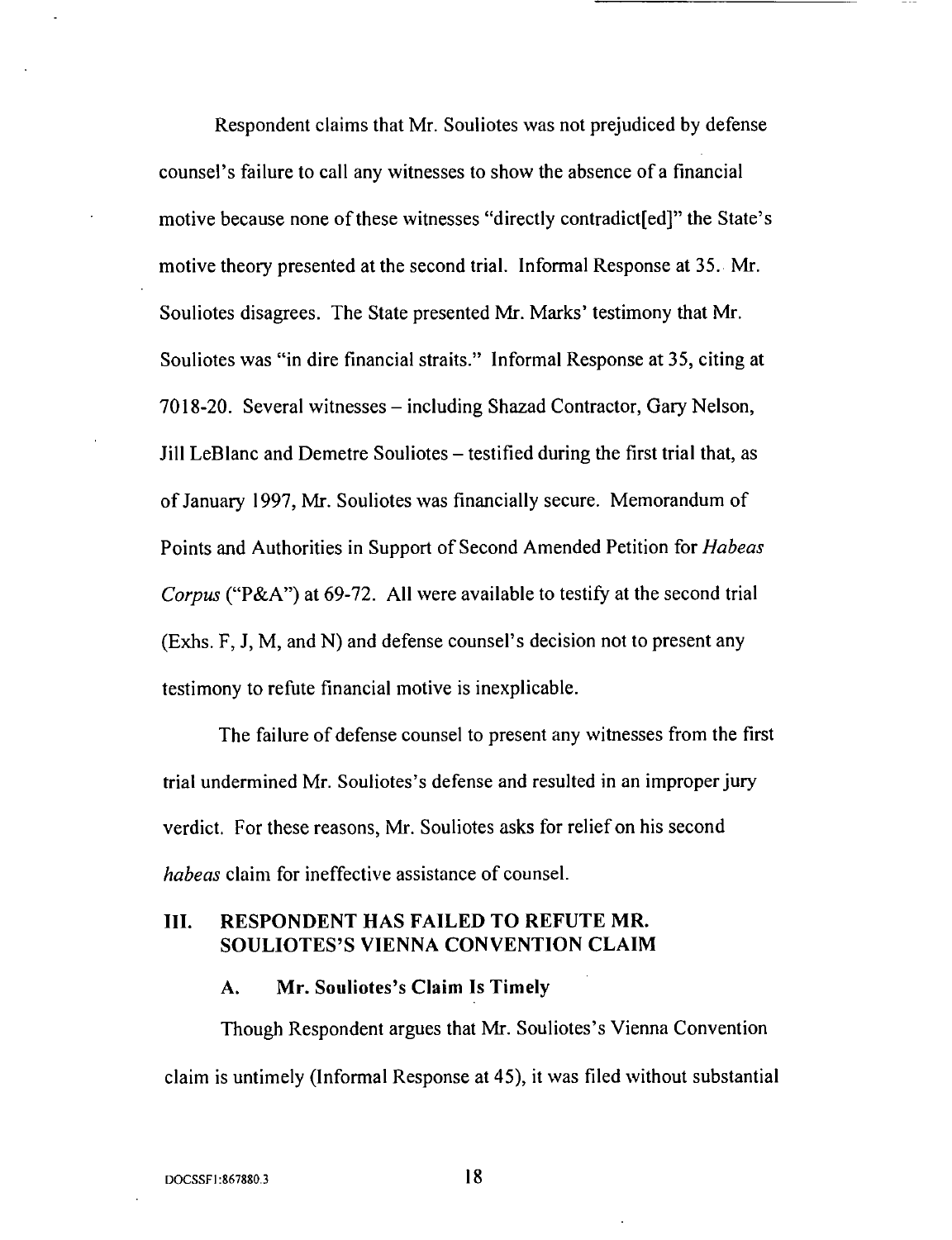delay. Delay **is** measured from the time Mr. Souliotes knew, or reasonably should have known, of"the information offered in support of the claim *and* the legal basis for the claim." *Bennett v. Muller* (9th Cir. 2003) 322 F.3d 573,581, citing *In re Robbins* (1998) 18 Cal. 4th 770, 787 (emphasis added). While Respondent is correct that Mr. Souliotes knew that he was not a citizen of the United States at the time of his trial, he did not know of the legal basis for his Vienna Convention claim until the ICJ's *Avena* decision and the U.S. Supreme Court's subsequent grant of *certiorari* in *Medellin. Medellin v. Dretke* (2004) 125 S.Ct. 686; *Avena (Mex. v. U.S.)* 2003 I.C.J. 128 (Jan 9).

Respondent asserts that the passage of over four years between Mr. Souliotes's sentencing and the filing of his Vienna Convention claim makes his argument *per se* untimely. Informal Response at 45. California courts, however, do not impose a definite standard as to a minimum amount of time that constitutes a substantial delay. *Bennett,* 322 F.3d at 579-80. Mr. Souliotes's delay in filing his Vienna Convention claim should be excused because it was reasonable and explainable. *In re Harris* (1993) 5 Cal. 4th 813,828 ("a petitioner seeking relief on habeas corpus need only file a petition without substantial delay, or, if delayed, adequately explain the delay"). Mr. Souliotes was diligent in the presentation of his claim once he realized its legal basis and the transition to new *habeas* counsel explains his delay in filing.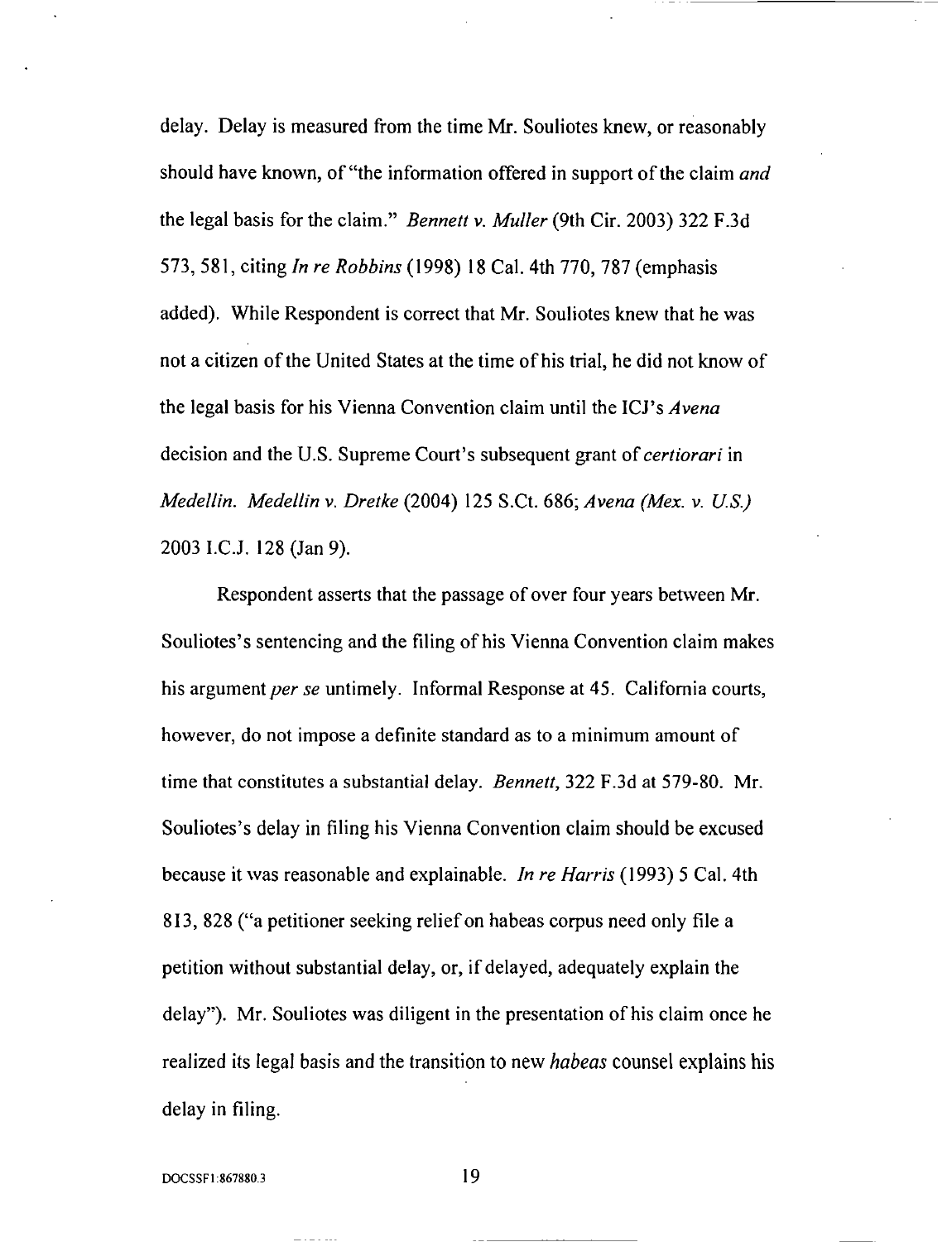Respondent's timeliness position represents something of a Catch-22. When law enforcement officers or other State authorities disregard their obligation to notify a detained foreign national of his right to consular assistance "without delay," it is counter-intuitive to punish the foreign national for failing to assert that right immediately.

#### B. Mr. Souliotes's Vienna *Convention* Claim Is Not Procedurally Defaulted

Respondent cites *Breard* and argues that Mr. Souliotes's Vienna Convention claim is procedurally defaulted because it was not raised at trial or in his appeal. *See Breard v. Greene* (1998) 523 U.S. 371,375. *The* ICJ's decisions in both *LaGrand* and *Avena,* however, postdate and contradict *Breard,* in holding that "procedural default rules cannot bar review of the petitioner's claim." *Avena,* ¶¶ 113-14; *LaGrand* (F.R.G.v. *U.S.)* 2001 I.C.J. 104 (Jun. 27). Recognizing the tension between the ICJ's *Avena* mandate and the *Breard* opinion, the U.S. Supreme Court has granted *certiorari* to resolve this impasse and will hear oral arguments in *Bustillo v. Johnson* (Nov. 7, 2005), 2005 U.S. LEXIS 8220, on March 29, 2006. At the very least, Mr. Souliotes raises this claim in his current petition as a means of protecting it for further review should the Supreme Court find such a claim viable and appropriate.

Additionally, Mr. Souliotes should be excused for not asserting his Vienna Convention rights during the trial or the direct appeal. Mr.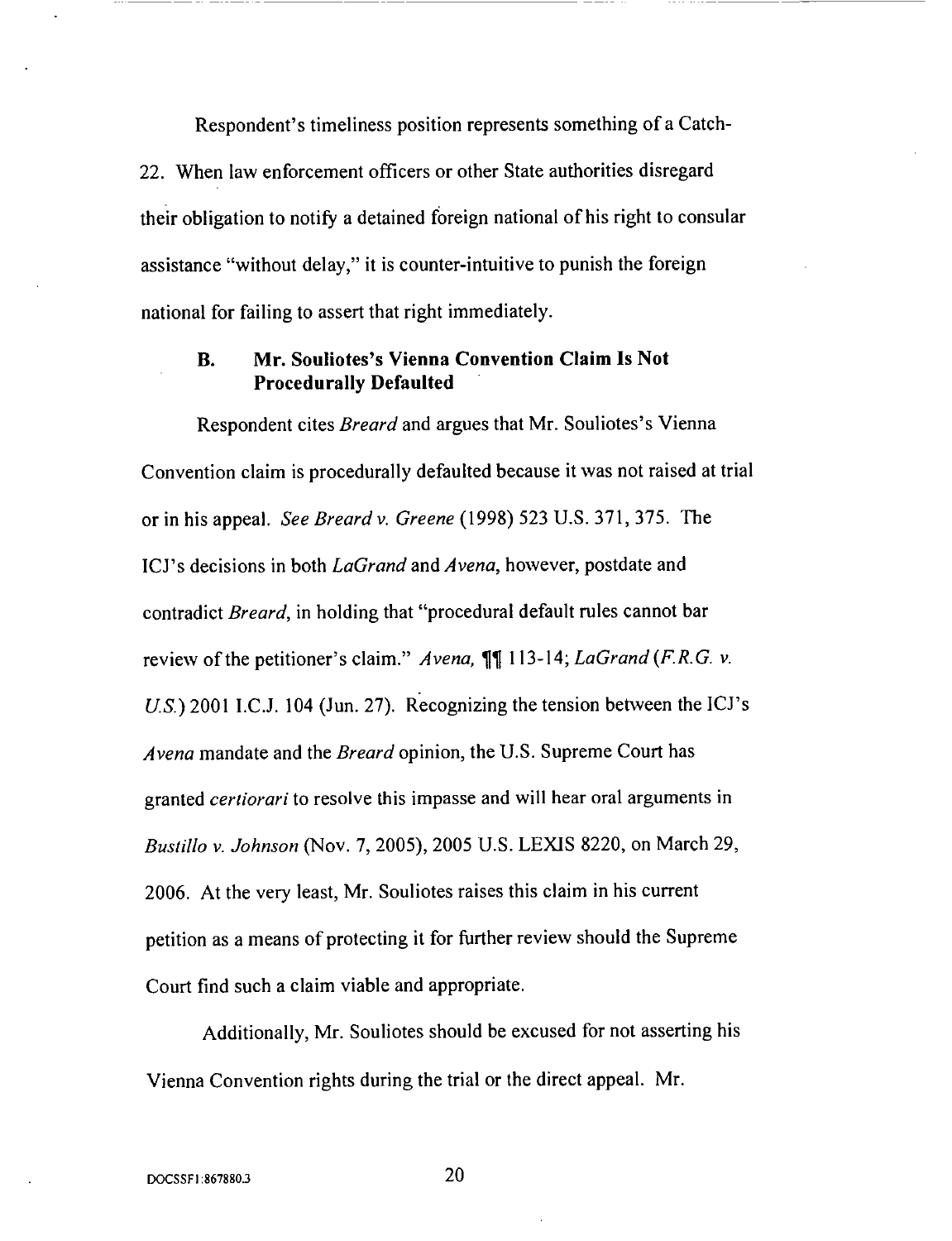Souliotes spoke almost no English upon arriving in this country from Greece and he continued to struggle with language at the time of his trials and direct appeal. Mr. Souliotes's extremely limited understanding of the legal*system* combined with defense counsel's ineffective representation during his trials, explains why Mr. Souliotes was unaware of his Article 36 rights. Courts have previously found that such educational and access difficulties were good cause for delay. *See, e.g., In re Saunders* (1970) 2 Cal. 3d 1033, 1040. *Habeas corpus* represents the first forum in which Mr. Souliotes knew of the availability of a claim under the Vienna Convention. Procedurally barring him from raising such a claim is unjust.

Article 36 of the Vienna Convention does create an individually enforceable right to consular assistance. *See Avena,* ¶¶ 121-22, ! 53(9) (254A, 274A). Respondent correctly points out that some federal courts have ignored the *Avena* decision and found that the Vienna Convention does not create enforceable rights. Informal Response at 44. However, the Supreme Court has historically recognized that treaties create individually enforceable rights. *See, e.g., Owings v. Norwood's Lessee* (1809) 9 U.S. (5 Cranch) 344, 348 (Marshall, C.J.) ("Each treaty stipulates something respecting the citizens of the two nations, and gives them rights. Whenever a right grows out of, or is protected by, a treaty, it is sanctioned against all the laws and judicial decisions of the states; and whoever may have this right, it is to be protected."). The Supreme Court looks to resolve this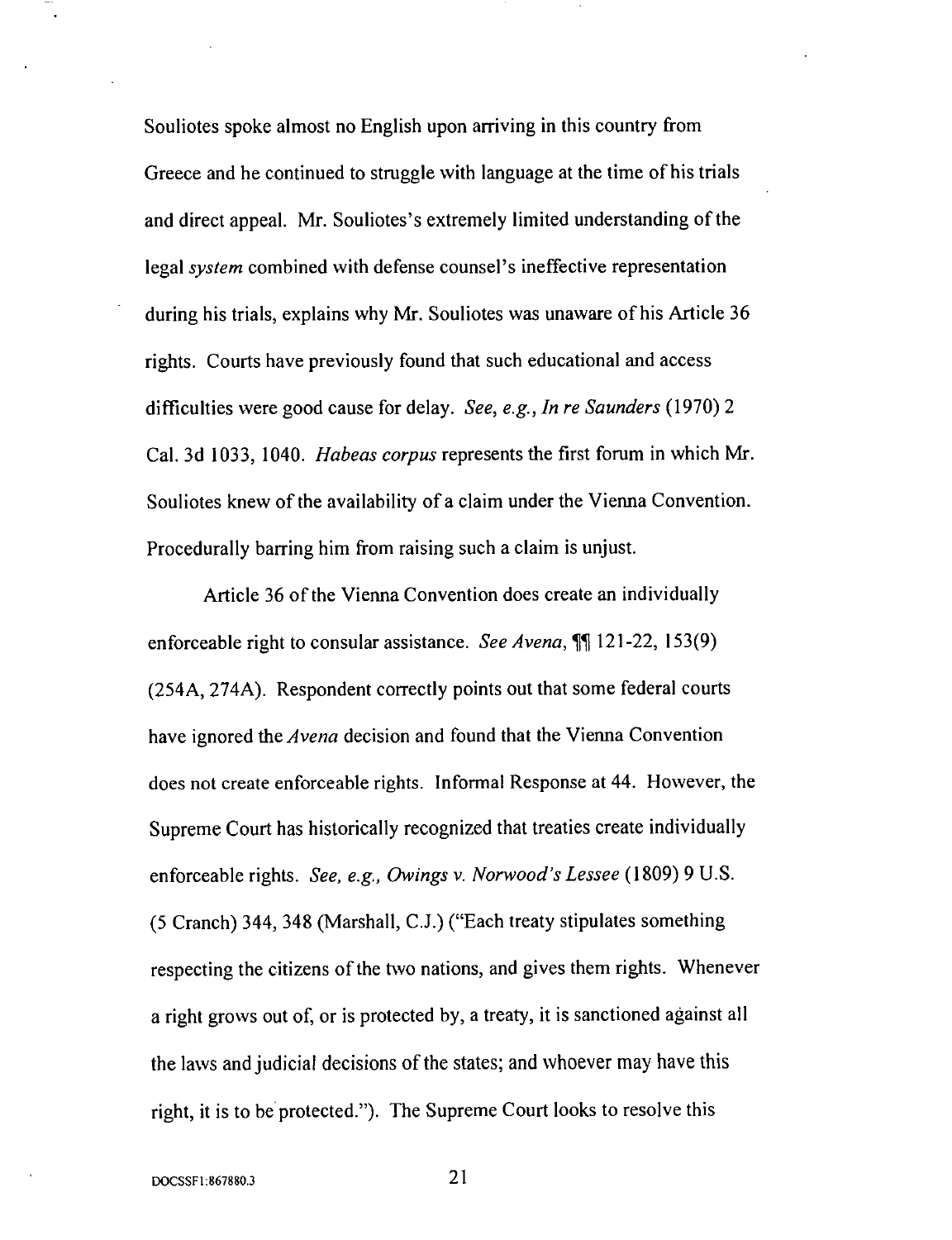conflict between the federal courts and the ICJ in *Bustillo* in the coming months.

### **C. Mr. Souliotes's** Consular **Notification** Claim **Is** Cognizable **in This** Court

Respondent argues that Mr. Souliotes does not state any recognized basis for relief under the Vienna Convention because he did not inform the police he was a Greek citizen. Informal Response at 45. In fact, Mr. Souliotes did personally inform Detective Butler that he was a Greek citizen. (Exh. V, ¶ 7.) Additionally, Mr. Souliotes showed his wallet, containing his green card, to an investigating officer (Exh. W, pg. 7), and told the detectives that he was originally from Greece. (Exh. V, ¶ 5; Exh. X, pg. 3.) The detectives even discussed Mr. Souliotes's upbringing and childhood in Greece. (Exh. X, pg. 3.) *The* police had reason to know that Mr. Souliotes was not a United States citizen, and was thus subject to the protections of the Vienna Convention.

Respondent also alleges that Mr. Souliotes should have known to contact the Greek consulate on his own. Informal Response at 45-46. This claim is without merit. It is true that Mr. Souliotes was familiar with the existence of the Greek Consulate. However, knowledge of passport renewal procedures is entirely distinct from knowledge of international treaties. Respondent's argument also confuses the obligations imposed by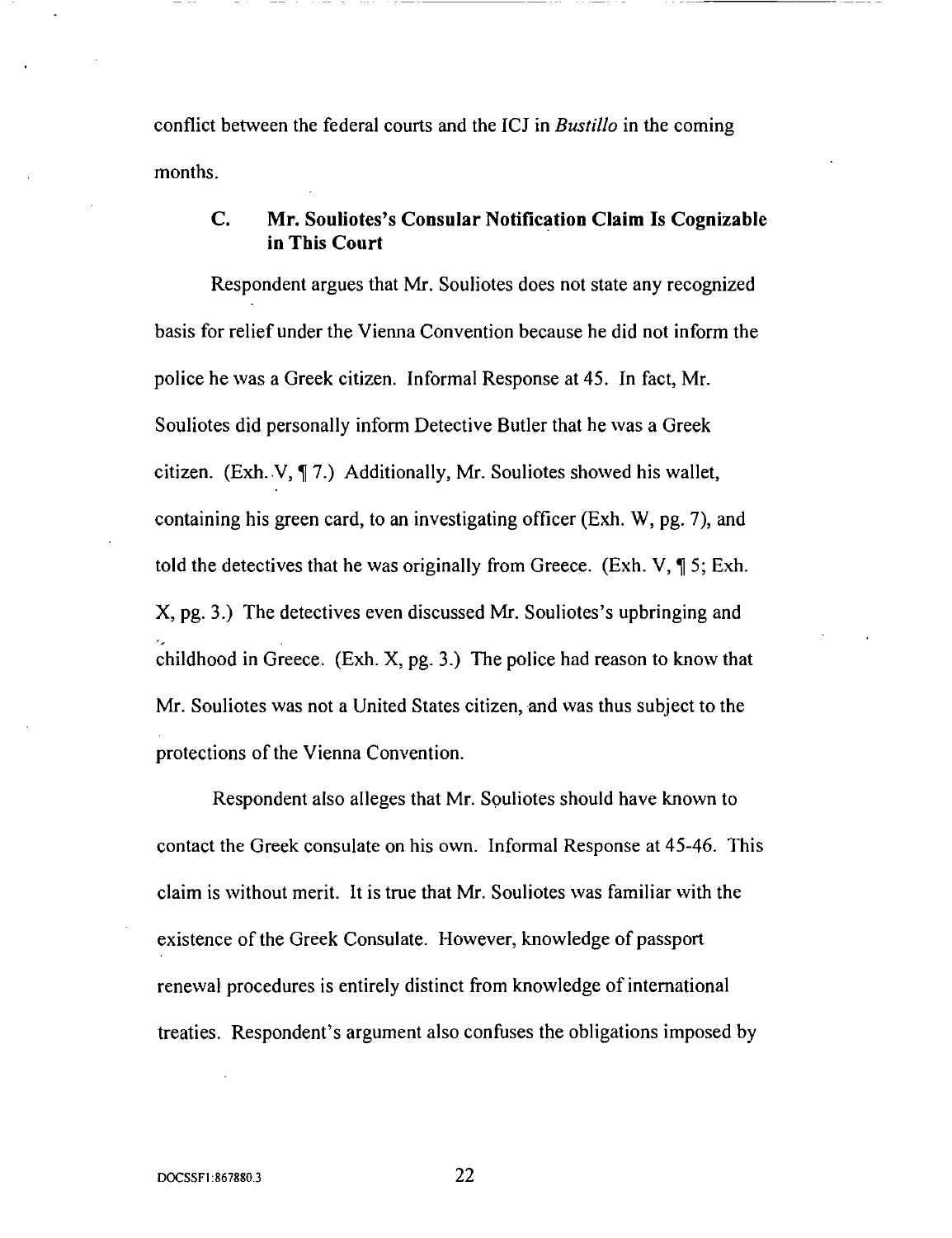the Vienna Convention. It was the responsibility of the authorities to notify Mr. Souliotes of his rights under Article 36, not the other way around.

#### D. Respondent Misstates the Standard for Prejudice Under Article 36 of *the* Vienna Convention

While Respondent repeatedly asserts that Mr. Souliotes suffered no actual harm, Respondent ignores Mr. Souliotes's argument that he need not make such a showing to establish prejudice under Article 36. Mr. Souliotes need only demonstrate that (1) he did not know he had a right to consular assistance; (2) he would have availed himself of that right had he known of it; and (3) it was likely that the consulate would have provided assistance. *See, e.g., U.S. v. Rangel-Gonzales* (9th Cir. 1980) 617 F.2d 529; *Torres v. Oklahoma* (Okl. Cr. Sept. 6, 2005) 2005 OK CR17, at \*4. Mr. Souliotes has met that burden. *See* P&A at 94.

Respondent mischaracterizes Mr. Souliotes's prejudice claim. Mr. Souliotes is not claiming, as Respondent suggests, that California law *entitles* him to a Greek-speaking attorney. Instead, Mr. Souliotes contends that contact with the Greek consulate would have provided him with the language assistance and connections necessary to comprehend fully the gravity of the charges against him. *ld.* Mr. Souliotes was awakened at his house on January 15, 1997 and thrust into a legal system with rules and procedures entirely foreign to him. Mr. Souliotes never hired an attorney at any time leading up to his arraignment. Immediate consular access would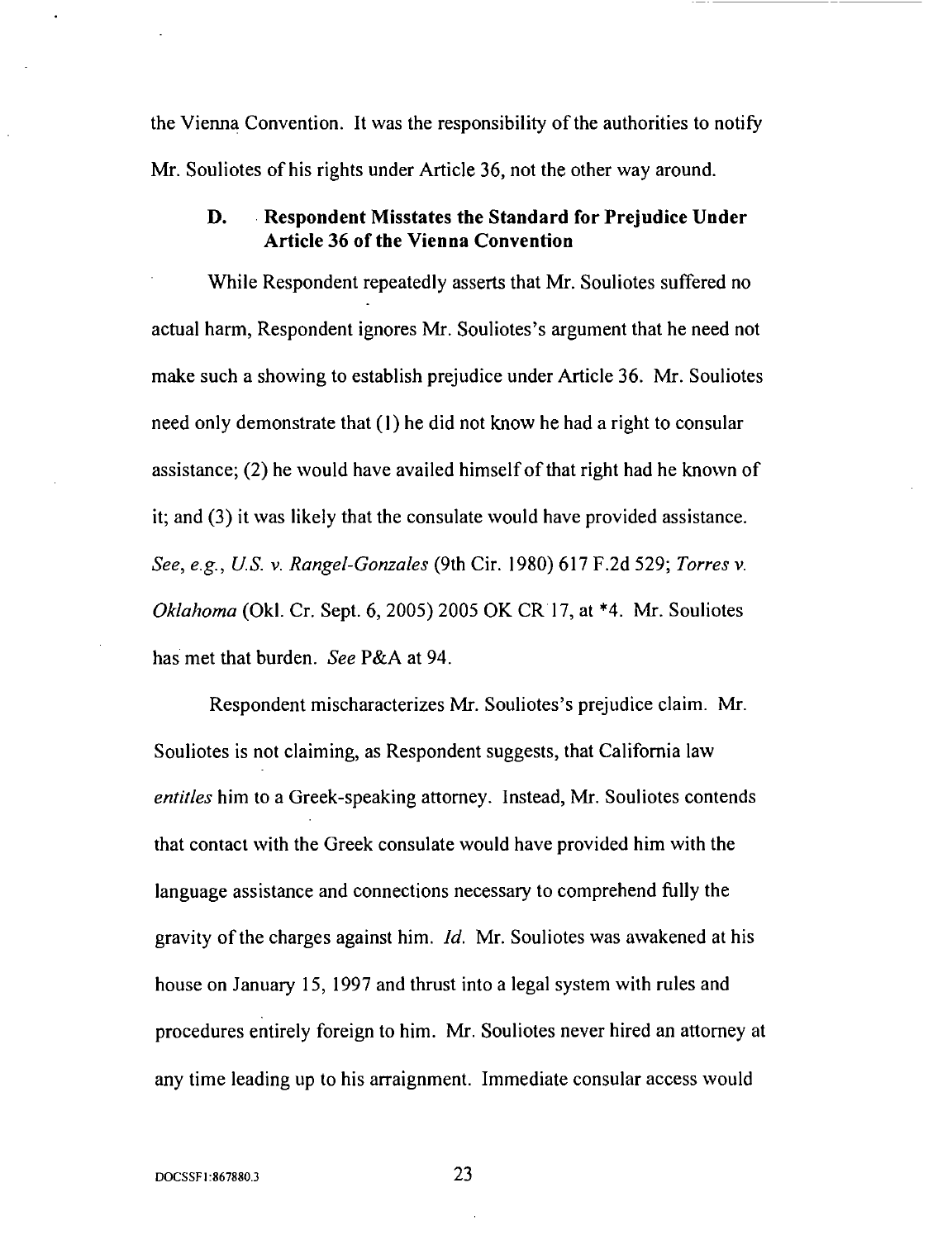have put Mr. Souliotes in a better position to obtain legal and investigative assistance. For these reasons, Mr. Souliotes asks for relief on his third claim for denial of consular assistance.

#### *CONCLUSION*

The evidence which once provided the only credible link between Mr. Souliotes and the crime for which he is charged has been conclusively discredited. Winding his way through the labyrinth of an already convoluted foreign legal system, Mr. Souliotes was denied his constitutional right to competent counsel and his Vienna Convention right to consular access. The newly discovered MPD evidence establishes that Mr. Souliotes has indeed been trapped in a maze he should never have entered. Had he been provided the representation and guidance he deserved, such a miscarriage of justice would never have occurred.

For the foregoing reasons, and the reasons stated in Mr. Souliotes's opening brief, Mr. Souliotes respectfully requests that the Court grant his Second Amended Petition for *Habeas Corpus.*

*/// /// /// /// /// ///*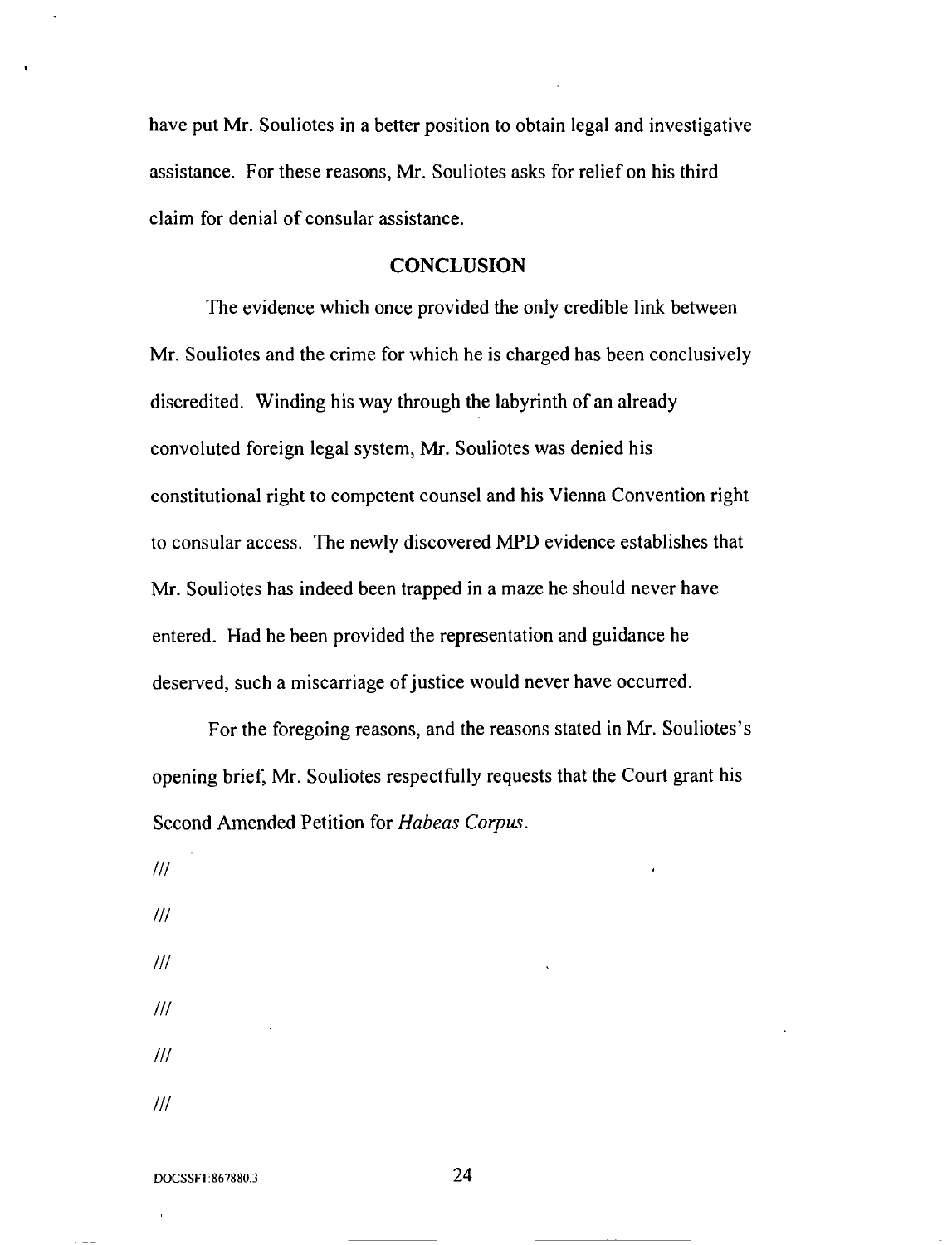\_\_\_\_\_\_\_\_\_\_\_\_

 $\ddot{\phantom{a}}$ 

Dated: March 24, 2006 Respectfully submitted,

GEORGE A. YUHAS E. ANNE HAWKINS RANDALL S.LUSKEY ORRICK, HERRINGTON & SUTCL1FFELLP

KATHLEEN M. RIDOLFI LINDA STARR CHRISTIE OLSSON NORTHERN CALIFORNIA INNOCENCE PROJECT

Randall S. Luskey Attorneys for Petitioner GEORGE *A.* SOULIOTES